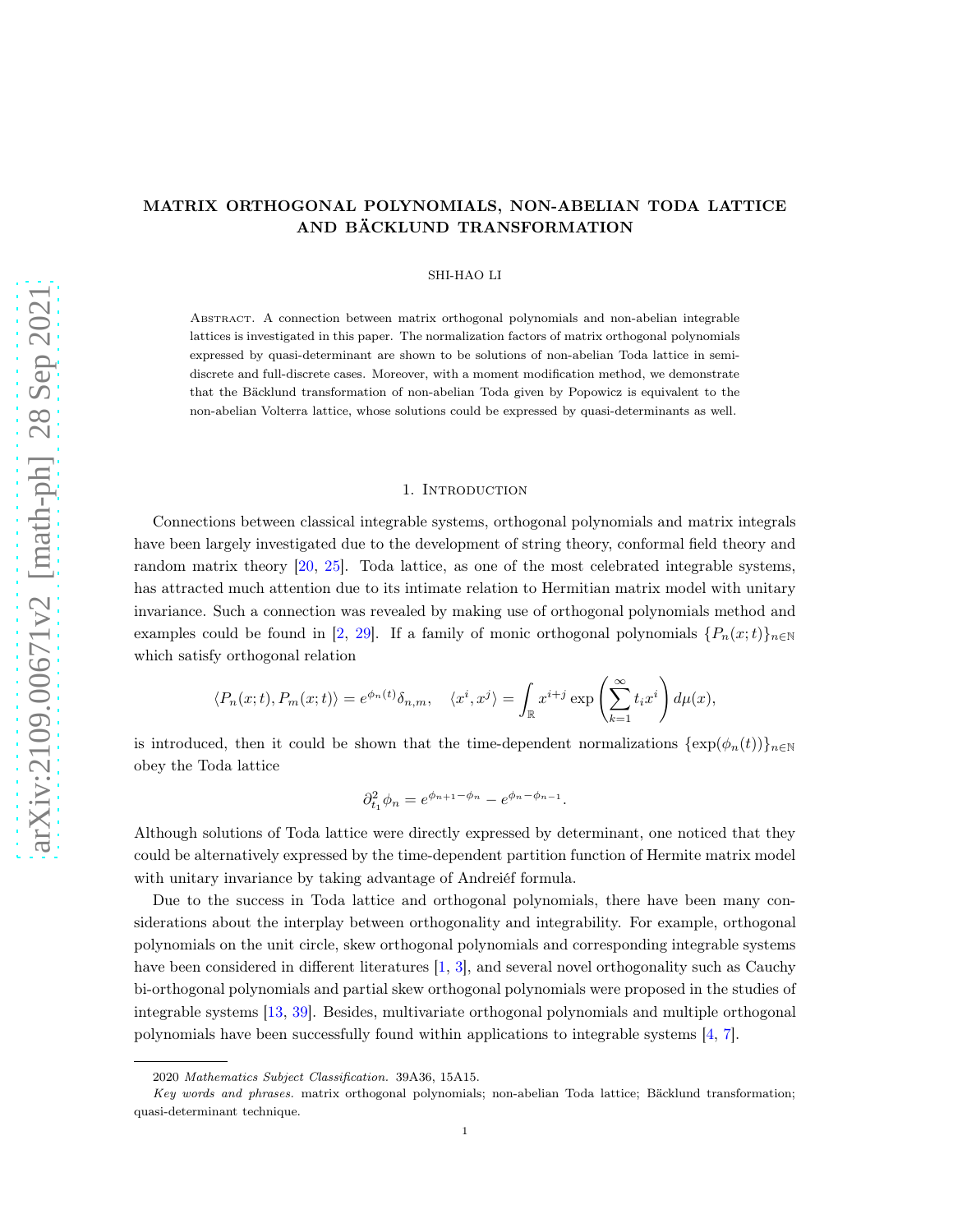In this paper, we mainly focus on matrix orthogonal polynomials and related non-abelian integrable systems. Matrix orthogonal polynomials  $\{P_n(x), Q_n(x)\}_{n\in\mathbb{N}}$  are defined by a non-negative matrix-valued weight function  $W(x)$ , and they obey the following orthogonal relation with respect to the weight

<span id="page-1-0"></span>
$$
\int_{\gamma} P_n(x)W(x)Q_n(x)dx = H_n \delta_{n,m}.
$$
\n(1.1)

This is a non-commutative generalization of standard (bi-)orthogonal polynomials and related matrix-valued moment problem could date back to Krein [\[35\]](#page-20-1). In recent years, there have been a few recent publications concerning applications of matrix-valued orthogonal polynomials into different subjects such as approximation problems on Riemann sphere [\[8\]](#page-19-5), quasi-birth-and-death processes [\[32](#page-20-2)] and random tiling problems [\[23](#page-19-6)]. Among those, the relation between matrix orthogonal polynomials and integrable systems is always a key topic [\[5,](#page-18-4) [11,](#page-19-7) [12](#page-19-8), [34,](#page-20-3) [40](#page-20-4)]. In particular, in [\[5\]](#page-18-4), a non-abelian integrable systems have already been studied by introducing a Christoffel transformation of matrix orthogonal polynomials. The non-commutative Gauss-Borel decomposition was applied to the moment matrix and some exact formulas are given to those matrix orthogonal polynomials in terms of quasi-determinants, which suggest us that there should be a non-commutative tau function theory and some simple Toda-type lattices could be found by making use of matrix orthogonal polynomials and quasi-determinant technique.

1.1. Statement of results. This paper mainly focuses on the interplay between matrix orthogonal polynomials with symmetric measure and non-abelian integrable lattices, including semi/fulldiscrete non-abelian Toda lattices and a semi-discrete non-abelian Volterra lattice. Although the semi-discrete non-abelian case has been studied in literatures, our method is to connect it with matrix orthogonal polynomials, to provide a Lax pair together with exact solutions. To be precise, we set the weight function  $W(x)$  to be symmetric, from which the bi-orthogonal relation  $(1.1)$  reduces to orthogonal relation, i.e.  $P_n(x) = Q_n(x)$ . Importantly, those matrix orthogonal polynomials with symmetric weight admit the following three term recurrence relation

$$
xP_n(x) = P_{n+1}(x) + a_n P_n(x) + b_n P_{n-1}(x),
$$

in which  $a_n$  and  $b_n$  are expressed by quasi-determinants (see Proposition [2.2\)](#page-6-0). If we denote  $\Phi$  as a column vector composed by  $(P_0(x), P_1(x), \cdots)$  $(P_0(x), P_1(x), \cdots)$  $(P_0(x), P_1(x), \cdots)$ , then we have the matrix form <sup>1</sup>

$$
x\Phi(x) = (\Lambda + A\mathbb{I}_p + B\Lambda^{-1})\Phi(x) := \mathcal{L}\Phi(x), \quad \Phi = (P_0(x), P_1(x), \cdots)^\top,
$$

where  $\Lambda$  is a block shift operator defined by  $\Lambda \Phi_n = \Phi_{n+1}$ , and  $\Phi_n$  is the n-th block matrix element of  $\Phi$ , A and B are certain block diagonal matrices. Therefore,  $\mathcal L$  is a block tridiagonal matrix (also called Jacobi matrix) with non-commutative elements. Besides, if one introduces a time-dependent measure  $d\mu(x;t) = \exp\left(\sum_{i=1}^{\infty} t_i x^i\right) d\mu(x)$ , then evolutions of the wave function  $\Phi(x;t)$  could be obtained. The  $t_1$ -flow corresponds to the non-abelian Toda lattice. By taking the derivative of orthogonal relation, one could get (see Proposition [2.4\)](#page-7-0)

$$
\partial_{t_1} P_n(x;t) = -b_n P_{n-1}(x;t)
$$
, or  $\partial_{t_1} \Phi = -\mathcal{L}_- \Phi$ ,

<span id="page-1-1"></span> $(1(P_0, P_1, \dots)^\top$  means that we take the transpose of the vector  $(P_0, P_1, \dots)$  but keep the elements invariant.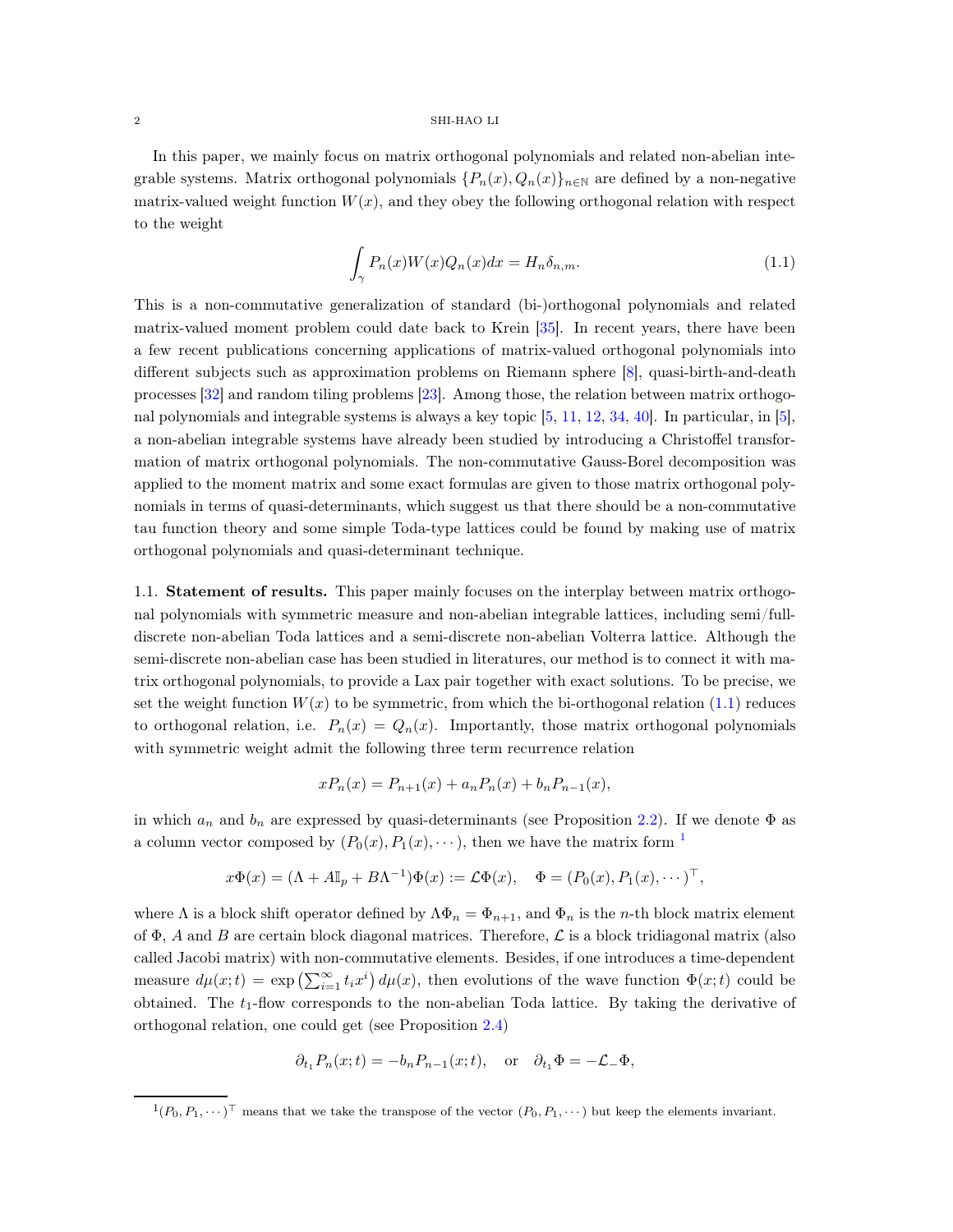where  $\mathcal{L}_-$  is the strictly block lower triangular part of  $\mathcal{L}$ , and the non-abelian Toda lattice is a result of compatibility condition

$$
\partial_t \mathcal{L} = [\mathcal{L}, \mathcal{L}_-],
$$

Moreover, higher order flows lead to other evolutions of wave function and  $\partial_{t_n} \Phi = -(\mathcal{L}^n)$   $\Phi$  could be constructed, from which a non-commutative Toda hierarchy is given by

$$
\partial_{t_n}\mathcal{L}=[\mathcal{L},(\mathcal{L}^n)_-].
$$

In Section [3,](#page-10-0) to investigate the connection between full-discrete non-abelian Toda lattice and matrix orthogonal polynomials, we propose a concept of adjacent families of matrix orthogonal polynomials and study corresponding Christoffel and Geronimus transformations. We demonstrate that the Christoffel transformation is a direct result of quasi-determinant identity and takes the form (see Theorem [3.3\)](#page-11-0)

$$
P_n^{(\ell)}(x) = x P_{n-1}^{(\ell+2)}(x) - A_n^{\ell} P_{n-1}^{(\ell+1)}(x),
$$

and the Geronimus one is obtained by orthogonality (see Theorem [3.4\)](#page-12-0)

$$
x P_n^{(\ell+1)}(x) + P_{n+1}^{(\ell)}(x) + \mathcal{B}_n^{\ell} P_n^{(\ell)}(x),
$$

where  $A_n^{\ell}$  and  $B_n^{\ell}$  admit quasi-determinant expressions. Those discrete spectral transformations are used to construct the discrete Lax pair and thus a full-discrete non-abelian Toda lattice is obtained by the compatibility condition, which is also consistent with three term recurrence relation.

Although adjacent families of matrix orthogonal polynomials provide different solutions of the semi-discrete non-abelian Toda lattice, but how to find a unified auto-Bäcklund transformation is still a mystery for us. Inspired by the scalar case, we make modifications on the measure such that corresponding polynomials are split into two different families according to the even and odd orders. Moreover, original three term recurrence relations are reduced to

$$
xQ_{2n}(x) = Q_{2n+1}(x) + c_n Q_{2n-1}(x), \quad xQ_{2n+1}(x) = Q_{2n+2}(x) + d_n Q_{2n}(x),
$$

in which coefficients  $c_n$  and  $d_n$  are also given in terms of quasi-determinants (see Proposition [4.2\)](#page-15-0). Thus the matrix-valued Lax operator could be expressed by  $\mathcal{L} = \Lambda + \Lambda^{-1}\gamma$ . Furthermore, after the introduction of time flows, the non-abelian Volterra lattice

$$
\partial_t \mathcal{L} = [\mathcal{L}, (\mathcal{L}^2)_-]
$$

is obtained. We give an exact quasi-determinant solution to this lattice and demonstrate that this equation links different solutions of non-abelian Toda lattice (see proposition [4.5\)](#page-17-0). It is also shown that this is a natural discretization of non-abelian KdV equation.

# 2. Quasi-determianants, matrix orthogonal polynomials and non-abelian Toda LATTICE

Non-commutative determinants are developed for different special cases such as quantum determinants and so on. In [\[27\]](#page-19-9), the most non-commutative case called the quasi-determinants was introduced for matrices over free division rings. In the same paper, many applications of quasi-determinants are found, including non-commutative continued fractions, matrix orthogonal polynomials and non-abelian Toda lattices and so on. Later on, techniques of quasi-determinants were applied into non-commutative integrable systems such as non-commutative KP, KdV and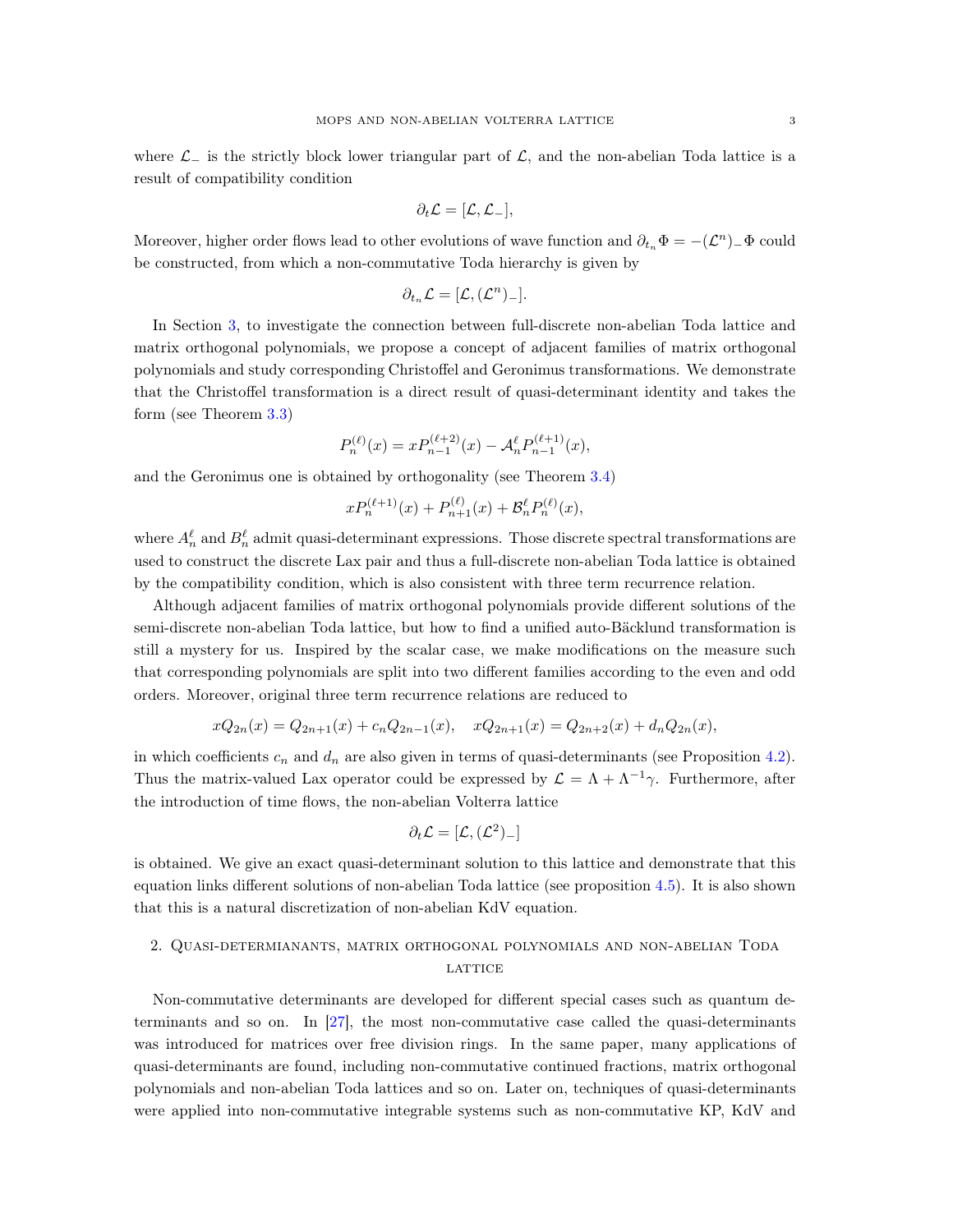Painlevé equations [\[24](#page-19-10), [30,](#page-20-5) [31](#page-20-6), [37,](#page-20-7) [44](#page-20-8)] and combinatorics [\[21\]](#page-19-11). In this section, we shall first give an introduction to quasi-determinant and make a connection with matrix orthogonal polynomials. When it comes to matrix orthogonal polynomials with symmetric measure, a three term recurrence relation could be given and a non-abelian Toda lattice is re-derived with the help of those polynomials. A Lax pair is constructed with wave function given in terms of matrix orthogonal polynomials. Moreover, we remark that this Lax pair coincides with the one in [\[18](#page-19-12), eq. (8.2)], which describes an evolution of a system of particles  $X_1, \dots, X_N$  in the space of invertible  $p \times p$ matrices. As quasi-determinant is the main technique in this work, we give a brief introduction here.

2.1. An introduction to quasi-determinant. Consider an  $n \times n$  matrix A whose entries are defined in a non-commutative ring,  $r_i^j$  represents the *i*th row of A with the *j*th element removed,  $c_j^i$  the jth column with the *i*th element removed and  $A^{i,j}$  the submatrix obtained by removing the ith row and the j<sup>th</sup> column from A, then there are  $n^2$  quasi-determinants, denoted as  $|A|_{i,j}$  for  $i, j = 1, \dots, n$  if all of its inverse  $(A^{i,j})^{-1}$  exist, and recursively defined by

$$
|A|_{i,j} = a_{i,j} - r_i^j (A^{i,j})^{-1} c_j^i := \begin{vmatrix} A^{i,j} & c_j^i \\ r_i^j & \boxed{a_{i,j}} \end{vmatrix}, \quad A^{-1} = (|A|_{j,i}^{-1})_{i,j=1}^n.
$$

Here the non-commutative ring is supposed to be a  $p \times p$  matrix ring, to be in the frame of matrixvalued measure. In [\[27](#page-19-9), Sec. 1.6], quasi-determinants are used to solve a generalization of linear system with non-commutative coefficients.

<span id="page-3-0"></span>**Proposition 2.1.** Let  $A = (a_{ij})$  be an  $n \times n$  matrix over a  $p \times p$  matrix ring. Assume that all quasi-determinants  $|A|_{ij}$  are defined and invertible. Then

$$
\begin{cases}\na_{11}x_1 + \cdots + a_{1n}x_n = \xi_1 \\
\cdots \\
a_{n1}x_1 + \cdots + a_{nn}x_n = \xi_n\n\end{cases}
$$

for some  $x_i \in \mathbb{R}^{p \times p}$  if and only if

<span id="page-3-1"></span>
$$
x_i = \sum_{j=1}^n |A|_{j,i}^{-1} \xi_j, \quad i = 1, \cdots, n.
$$

There are some important properties of quasi-determinants (for details, please refer to [\[27](#page-19-9), [30,](#page-20-5) [36](#page-20-9), [37](#page-20-7)]). One is the non-commutative Jacobi identity

$$
\begin{vmatrix} A & B & C \\ D & f & g \\ E & h & \overline{[i]} \end{vmatrix} = \begin{vmatrix} A & C \\ E & \overline{[i]} \end{vmatrix} - \begin{vmatrix} A & B \\ E & \overline{[h]} \end{vmatrix} \begin{vmatrix} A & B \\ D & \overline{[f]} \end{vmatrix}^{-1} \begin{vmatrix} A & C \\ D & \overline{[g]} \end{vmatrix},
$$
(2.1)

which is a generalization of Jacobi identity in commutative case, while the latter is one of the most important identities in soliton theory, especially in Hirota's bilinear method. Besides, homological relations in terms of quasi-Plücker coordinates would be helpful in deriving discrete lattices. By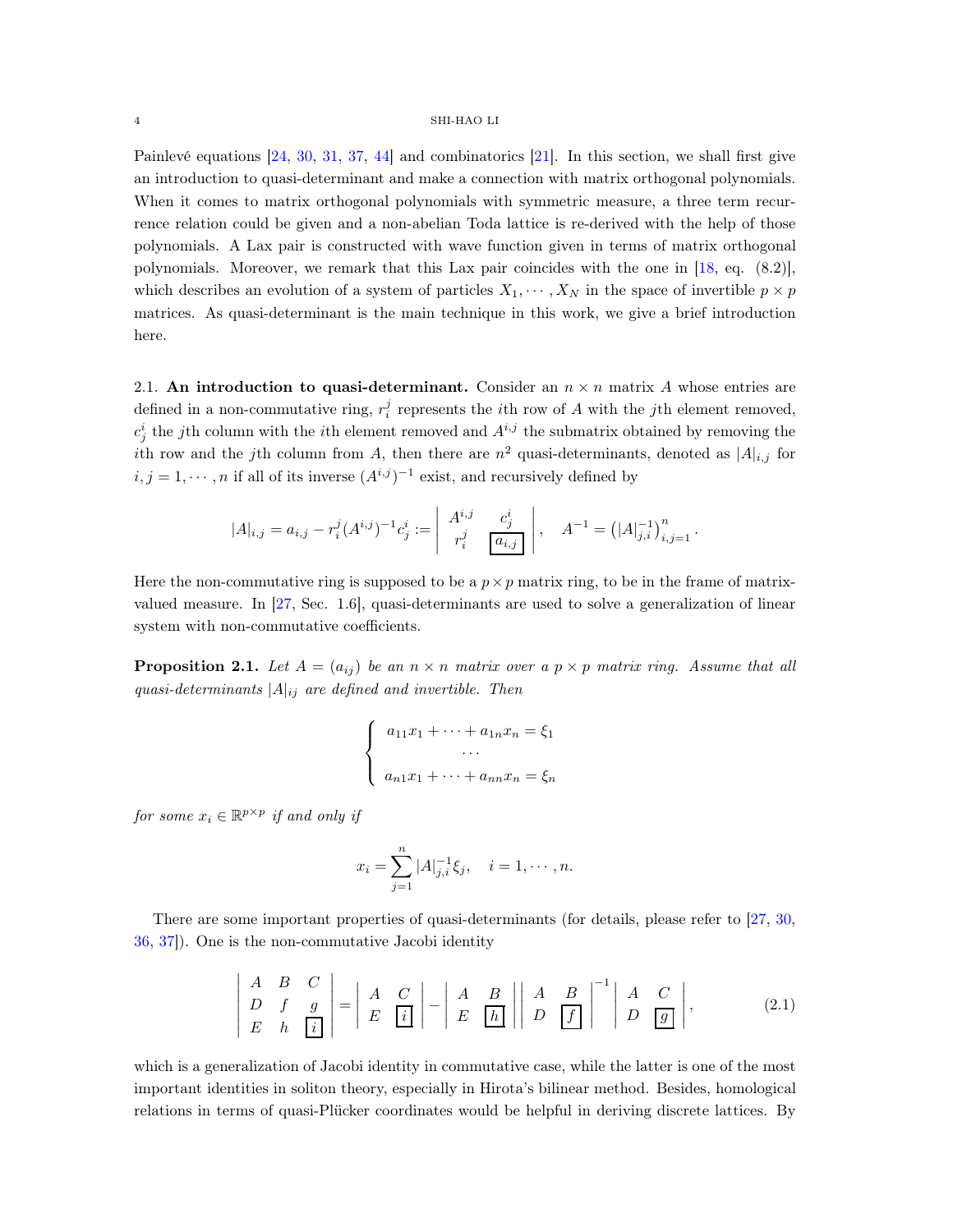introducing the quasi-Plücker coordinates, one can easily find the homological relations

<span id="page-4-2"></span>
$$
\begin{vmatrix}\nA & B & C \\
D & f & g \\
E & h & i\n\end{vmatrix} =\n\begin{vmatrix}\nA & B & C \\
D & f & g \\
E & h & i\n\end{vmatrix}\n\begin{vmatrix}\nA & B & C \\
D & f & g \\
0 & 0 & 1\n\end{vmatrix},
$$
\n
$$
\begin{vmatrix}\nA & B & C \\
A & B & C \\
D & f & g \\
E & h & i\n\end{vmatrix} =\n\begin{vmatrix}\nA & B & 0 \\
D & f & 0 \\
E & h & 1\n\end{vmatrix}\n\begin{vmatrix}\nA & B & C \\
D & f & g \\
E & h & i\n\end{vmatrix}.
$$
\n(2.2)

According to the viewpoint of classical integrable system (commutative case), determinantal identities acting on tau functions could be regarded a flow in the Grassmannian, and derivatives of tau function are important in the findings of integrable systems. Since quasi-determinants work as tau functions in non-abelian integrable systems, it is necessary to introduce derivative formulas for quasi-determinants. Assuming that  $A, B, C$  and  $d$  are functions of dependent  $t$ , then we have

$$
\left| \begin{array}{cc} A & B \\ C & \boxed{d} \end{array} \right|' = d' - C'A^{-1}B - CA^{-1}B' + CA^{-1}A'A^{-1}B,
$$

where ' means the derivative with respect to t. Moreover, if we insert the identity matrix expressed by  $\sum_{k=0}^{n-1} e_k^{\top} e_k$  into above formula, where  $e_k$  is a row vector whose  $(k+1)$ -th element is 1 and others are 0, then we have

<span id="page-4-0"></span>
$$
\begin{vmatrix} A & B \\ C & \boxed{d} \end{vmatrix}' = \begin{vmatrix} A & B \\ C' & \boxed{d'} \end{vmatrix} + \sum_{k=1}^{n} \begin{vmatrix} A & e_k^{\top} \\ C & \boxed{0} \end{vmatrix} \begin{vmatrix} A & B \\ (A^k)' & \boxed{(B^k)'} \end{vmatrix}
$$

$$
= \begin{vmatrix} A & B' \\ C & \boxed{d'} \end{vmatrix} + \sum_{k=1}^{n} \begin{vmatrix} A & (A_k)' \\ C & \boxed{(C_k)'} \end{vmatrix} \begin{vmatrix} A & B \\ e_k & \boxed{0} \end{vmatrix},
$$
(2.3)

where  $A^k$  and  $A_k$  denote the kth row and column of matrix A respectively. In particular, as Hankel quasi-determinant plays an important role in non-commutative Toda lattice and Painlevé equation [\[27,](#page-19-9) [44](#page-20-8)], we give a derivative formula for Hankel quasi-determinant. A Hankel quasi-determinant is defined by

$$
H_n := \begin{vmatrix} \Lambda_{n-1} & (\theta_n^n)^\top \\ \theta_n^n & \boxed{m_{2n}} \end{vmatrix}, \quad \Lambda_{n-1} = (m_{i+j})_{i,j=0}^{n-1}, \quad \theta_i^j = (m_i, \cdots, m_{i+j-1}),
$$

with  $m_i = m_i^{\top}$  required. Obviously, Hankel quasi-determinant has the property  $H_n = H_n^{\top}$ . Moreover, by applying derivative formula [\(2.3\)](#page-4-0), one could get

<span id="page-4-1"></span>
$$
\partial_t H_n = \begin{vmatrix} \Lambda_{n-1} & (\theta_n^n)^\top \\ \theta_{n+1}^n & \boxed{m_{2n+1}} \\ \theta_n^n & (\theta_{n+1}^n)^\top \\ \theta_n^n & \boxed{m_{2n+1}} \end{vmatrix} + \begin{vmatrix} \Lambda_{n-1} & e_{n-1}^\top \\ \theta_n^n & \boxed{0} \end{vmatrix} H_n
$$
\n
$$
= \begin{vmatrix} \Lambda_{n-1} & (\theta_{n+1}^n)^\top \\ \theta_n^n & \boxed{m_{2n+1}} \end{vmatrix} + H_n \begin{vmatrix} \Lambda_{n-1} & (\theta_n^n)^\top \\ e_{n-1} & \boxed{0} \end{vmatrix}.
$$
\n(2.4)

2.2. Matrix orthogonal polynomials with symmetric measure. Let's consider a bounded matrix-valued Borel measure  $\mu$  on the real line, which is a map from  $\mu: (-\infty, \infty)$  to  $\mathbb{R}^{p \times p}$ . This matrix-valued measure is the assignment of a positive semi-definite  $p \times p$  matrix  $\mu(X)$  to every Borel set X which is countably additive, and it is normalized by assuming  $\mu(\mathbb{R}) = \mathbb{I}_p$ , where  $\mathbb{I}_p$ is a  $p \times p$  identity matrix. This measure is related to the weight function  $M(x)$  in [\(1.1\)](#page-1-0) by the Radon-Nikodym theorem, and please refer to [\[19\]](#page-19-13) for details.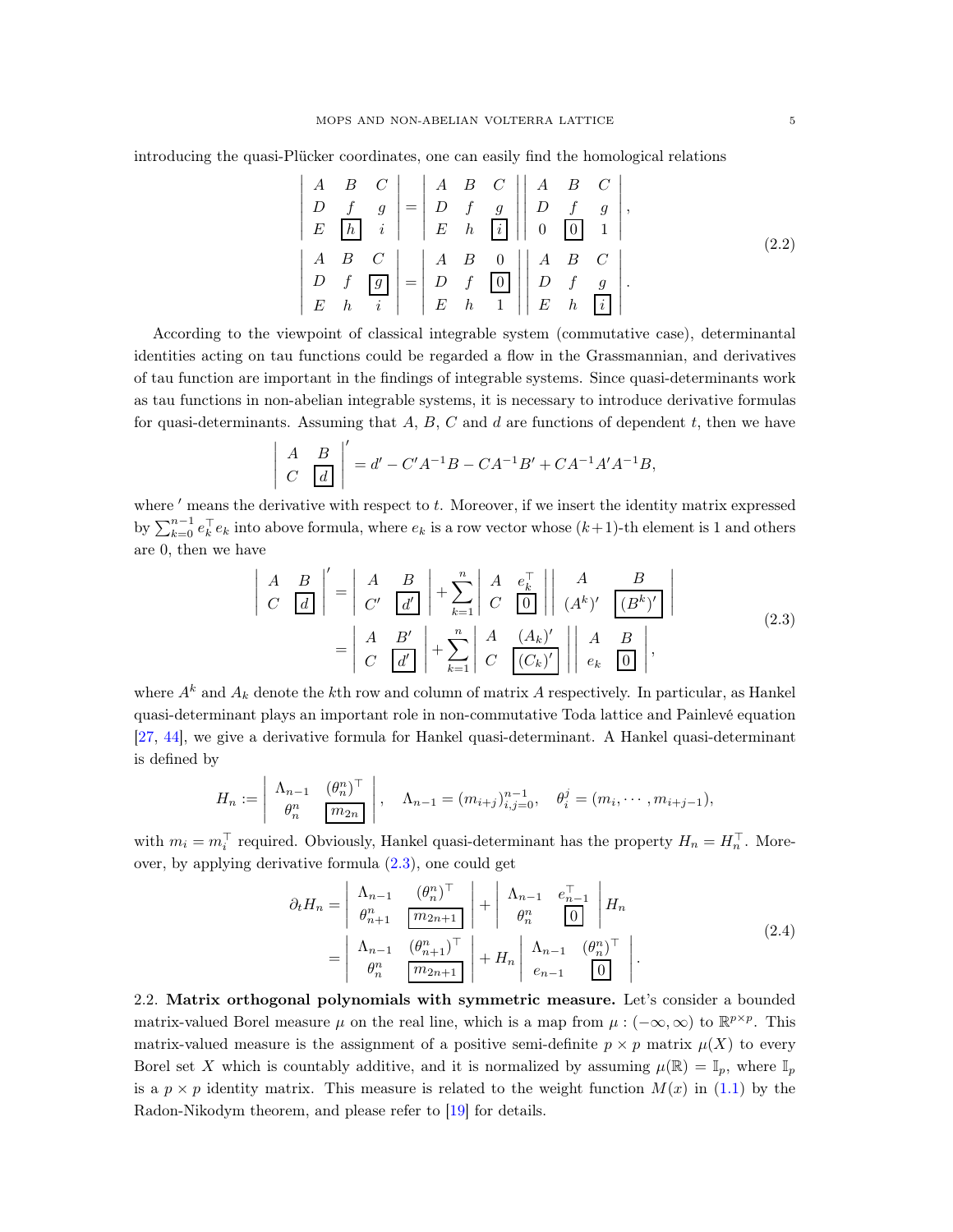From this matrix-valued measure, an inner product can be defined by

$$
\langle f(x), g(x) \rangle := \int_{\mathbb{R}} f(x) d\mu(x) g^{\top}(x),
$$

where  $f(x), g(x) \in \mathbb{R}^{p \times p}[x]$ . A matrix-valued bi-orthogonal polynomials pair  $\{P_n(x), Q_n(x)\}_{n \in \mathbb{N}}$ could be defined by this inner product with orthogonal relation

$$
\langle P_n(x), Q_m(x) \rangle = H_n \delta_{n,m}
$$

for some positive definite matrix  $H_n$ . This is a non-commutative generalization of standard biorthogonal polynomials. In this paper, we constraint ourselves to a symmetric measure  $\mu$  which satisfies  $d\mu = d\mu^{\top}$ . With such a constraint, those families of bi-orthogonal polynomials  $\{P_n(x)\}_{n\in\mathbb{N}}$ and  $\{Q_n(x)\}_{n\in\mathbb{N}}$  coincide with each other, and thus orthogonal relation can be reformulated by  $\langle P_n(x), P_m(x)\rangle = H_n \delta_{n,m}$ . Equivalently,

$$
\int_{\mathbb{R}} P_n(x) d\mu(x) x^m = \int_{\mathbb{R}} x^m d\mu(x) P_n^{\top}(x) = H_n \delta_{n,m}.
$$
\n(2.5)

On the other hand, from the matrix-valued measure  $d\mu(x)$ , a Hankel moment matrix  $(m_{i+j})_{i,j\in\mathbb{N}}$ could be introduced with moments  $m_n := \int_{\mathbb{R}} x^n d\mu(x) \in \mathbb{R}^{p \times p}$ . We always assume the matrixvalued measure is well defined, i.e. moments  $\{m_n\}_{n=0,1,\cdots}$  are finite and its corresponding matrix  $(m_{i+j})_{i,j=0,1,\cdots}$  are positive definite.

Moreover, by assuming that  $\{P_n(x)\}_{n\in\mathbb{N}}$  be monic polynomials, i.e.

$$
P_n(x) = \mathbb{I}_p x^n + a_{n,n-1} x^{n-1} + \dots + a_{n,0}
$$

with  $a_{n,i} \in \mathbb{R}^{p \times p}$  for  $i = 0, \dots, n-1$ , then orthogonal relation  $(2.5)$  is actually a linear system with non-commutative elements

$$
\sum_{i=0}^{n-1} a_{n,i} m_{i+j} = -m_{j+n}, \quad j = 0, \cdots, n-1.
$$
 (2.6)

<span id="page-5-0"></span>,

According to Proposition [2.1,](#page-3-0) those coefficients could be formulated by

$$
(a_{n,0},\cdots,a_{n,n-1})=-(m_n,\cdots,m_{2n-1})\left(\begin{array}{ccc}m_0&\cdots&m_{n-1}\\ \vdots&\cdots&\vdots\\ m_{n-1}&\cdots&m_{2n-2}\end{array}\right)^{-1}
$$

from which we know that they could be written as quasi-determinants

$$
a_{n,i} = \begin{vmatrix} \Lambda_{n-1} & e_i^{\top} \\ \theta_n^n & 0 \end{vmatrix}, \quad \Lambda_{n-1} = (m_{i+j})_{i,j=0}^{n-1}, \quad \theta_i^j = (m_i, \dots, m_{i+j-1})
$$

where  $e_i^{\top}$  is a block column vector whose  $(i + 1)$ -th element is  $\mathbb{I}_p$  and the others are 0, and thus

$$
P_n(x) = \begin{vmatrix} m_0 & \cdots & m_{n-1} & \mathbb{I}_p \\ \vdots & & \vdots & \vdots \\ m_{n-1} & \cdots & m_{2n-1} & x^{n-1} \mathbb{I}_p \\ m_n & \cdots & m_{2n-1} & x^{n} \mathbb{I}_p \end{vmatrix}.
$$

The algebraic structure of matrix orthogonal polynomials was revealed in [\[28,](#page-19-14) Sec. 8.3] and in [\[40\]](#page-20-4), it was given by the help of Schur complement. At the same time, the quasi-determinant expression is equivalent to a matrix version of LU decomposition in [\[5\]](#page-18-4). Moreover, by inserting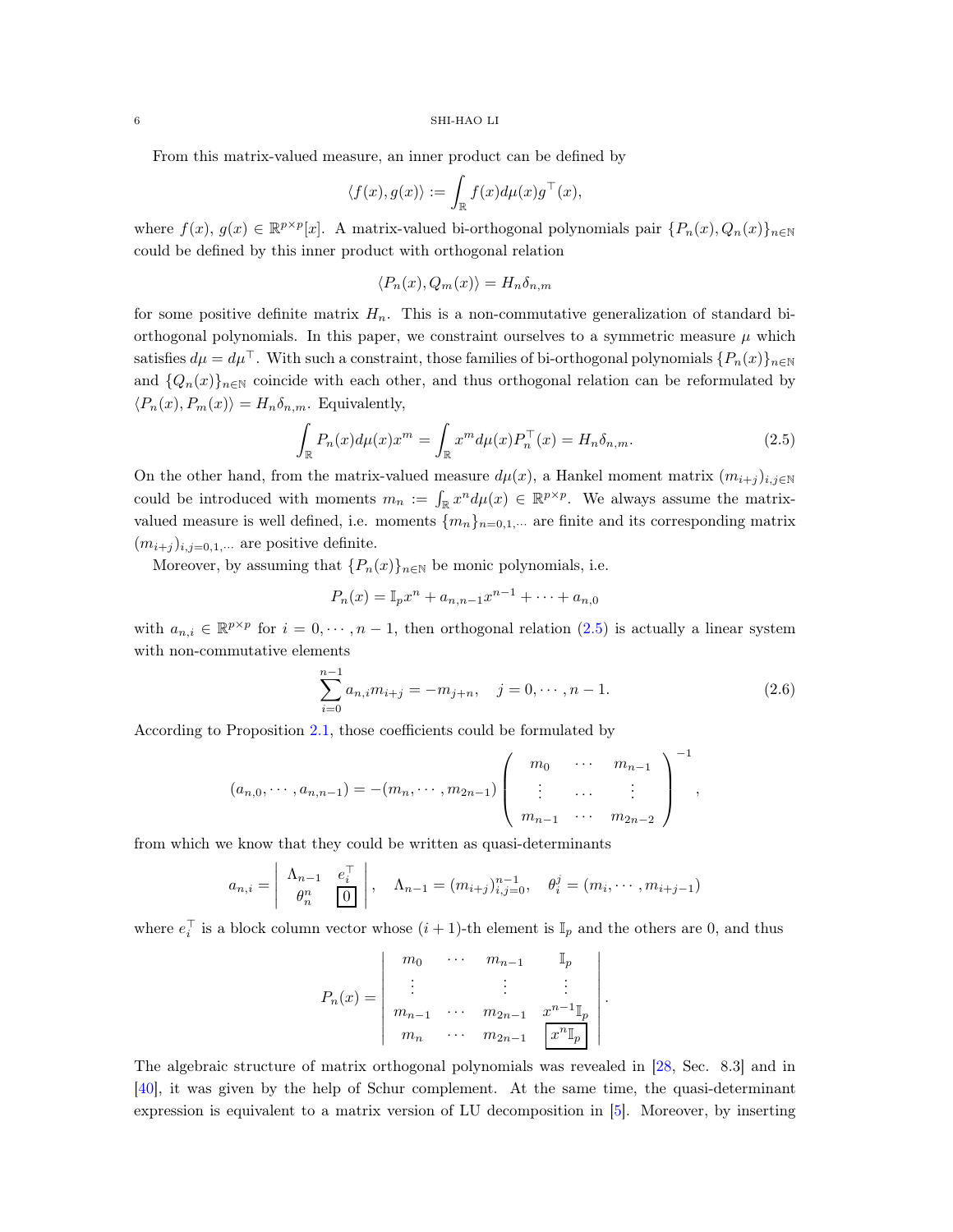the quasi-determinant expression into orthogonal relation [\(2.5\)](#page-5-0), we know that the normalization factor  $H_n$  can be expressed in terms of Hankel quasi-determinant

<span id="page-6-1"></span>
$$
H_n = \begin{vmatrix} \Lambda_{n-1} & (\theta_n^n)^\top \\ \theta_n^n & \boxed{m_{2n}} \end{vmatrix}.
$$

Following [\[45,](#page-20-10) Thm. 3.1] and [\[19](#page-19-13), lemma 2.6], we know that these matrix orthogonal polynomials with symmetric measure admit three term recurrence relations. Moreover, in the next proposition, we demonstrate that coefficients in the three term recurrence relation can be expressed by quasideterminants.

<span id="page-6-0"></span>**Proposition 2.2.** Matrix orthogonal polynomials with symmetric measure  $\{P_n(x)\}_{n\in\mathbb{N}}$  have following recurrence relation

$$
xP_n(x) = P_{n+1}(x) + a_n P_n(x) + b_n P_{n-1}(x),
$$
\n(2.7)

where recurrence coefficients  $a_n$ ,  $b_n$  have quasi-determinantal expressions

$$
a_n = \left( \begin{array}{cc} \Lambda_{n-1} & (\theta_n^n)^\top \\ \theta_{n+1}^n & \boxed{m_{2n+1}} \end{array} \right) + \begin{array}{cc} \Lambda_{n-1} & e_{n-1}^\top \\ \theta_n^n & 0 \end{array} \right) H_n^{-1}, \quad b_n = H_n H_{n-1}^{-1} \tag{2.8}
$$

*Proof.* Since  ${P_n(x)}_{n\in\mathbb{N}}$  act as a basis in the polynomial space, we have the following Fourier expansion

<span id="page-6-2"></span>
$$
xP_n(x) = P_{n+1}(x) + \sum_{k=0}^{n} \alpha_{n,k} P_k(x)
$$

with coefficients

$$
\alpha_{n,k} = \langle x P_n(x), P_k(x) \rangle \langle P_k(x), P_k(x) \rangle^{-1}.
$$

From orthogonal relation  $(2.5)$ , one knows that when  $k < n - 1$ ,

$$
\langle xP_n(x), P_k(x) \rangle = \langle P_n(x), xP_k(x) \rangle = 0.
$$

Moreover, one gets

$$
a_n:=\alpha_{n,n}=\langle xP_n,P_n\rangle H_n^{-1},\quad b_n:=\alpha_{n,n-1}=H_nH_{n-1}^{-1},
$$

and

$$
\langle xP_n, P_n \rangle = \langle x^{n+1}, P_n \rangle + a_{n,n-1} \langle x^n, P_n \rangle = \begin{vmatrix} \Lambda_{n-1} & (\theta_n^n)^\top \\ \theta_{n+1}^n & \boxed{m_{2n+1}} \end{vmatrix} + \begin{vmatrix} \Lambda_{n-1} & e_{n-1}^\top \\ \theta_n^n & \boxed{0} \end{vmatrix} H_n,
$$

which gives the quasi-determinant expression for coefficients in three term recurrence relation.  $\Box$ 

**Remark 2.3.** In  $[11]$ , the authors tried to consider a connection between matrix orthogonal polynomials and non-abelian integrable lattices. Unfortunately, in their remark 2.6, one of the coefficients is wrongly expressed by quasi-determinant, and their  $[11]$ , lemma  $\ddot{4}$ .1] should coincide with the "bilinear form" [\(2.10\)](#page-8-0), which is clarified later.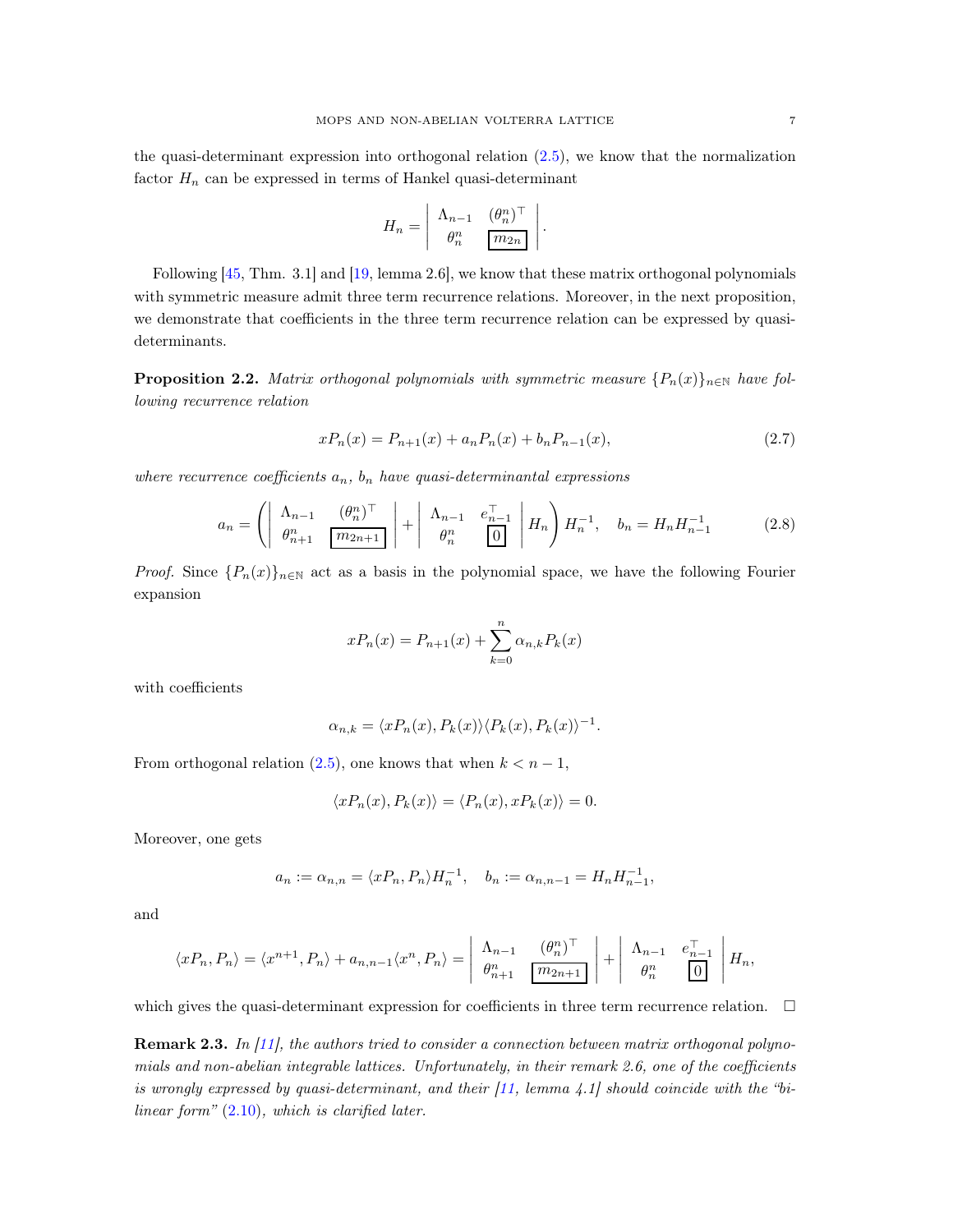Therefore, the recurrence relation of matrix orthogonal polynomials can induce the following Jacobi spectral problem

$$
x\begin{pmatrix}P_0(x)\\P_1(x)\\P_2(x)\\ \vdots\end{pmatrix}=\begin{pmatrix}a_0&\mathbb{I}_p\\b_1&a_1&\mathbb{I}_p\\b_2&a_2&\mathbb{I}_p\\ \vdots\end{pmatrix}\begin{pmatrix}P_0(x)\\P_1(x)\\P_2(x)\\ \vdots\end{pmatrix}
$$

If we denote  $\Phi$  as a column vector composed by  $\{P_0(x), P_1(x), \dots\}$ , then above equation is  $x\Phi =$  $\mathcal{L}\Phi$ , and  $\mathcal L$  is the corresponding Jacobi matrix with matrix elements.

2.3. Time evolutions and non-commutative Toda lattice. To connect matrix orthogonal polynomials with non-abelian Toda lattice, we introduce time flows in the measure such that  $\partial_t d\mu(x;t) = x d\mu(x;t)$ . In this case, we know that matrix orthogonal polynomials are also involved in variable t and corresponding matrix moments satisfy evolutions  $\partial_t m_n = m_{n+1}$ . Such an example could be interpreted as a symmetric matrix-valued Laguerre weight (in  $2 \times 2$  case)

$$
d\mu(x;t) = \begin{pmatrix} x^a & const. \\ const. & x^b \end{pmatrix} \exp(xt) \cdot \mathbf{1}_{0 < x < \infty} dx,
$$

with the same constant in off-diagonal part and  $\mathbf{1}_{0 \leq x \leq \infty}$  is the indicator function which is taken as 1 when  $0 < x < \infty$  and 0 otherwise. More examples could be found at [\[8,](#page-19-5) Sec. 4.1.1] and [\[11,](#page-19-7) Example 4.1].

Next we consider evolutions of those polynomials with respect to time variable  $t$ .

<span id="page-7-0"></span>**Proposition 2.4.** Under the assumption  $\partial_t d\mu(x;t) = x d\mu(x;t)$ , the matrix orthogonal polynomials  ${P_n(x;t)}_{n\in\mathbb{N}}$  evolve as

<span id="page-7-1"></span>
$$
\partial_t P_n(x;t) = -b_n P_{n-1}(x;t), \quad b_n = H_n H_{n-1}^{-1}.
$$
\n(2.9)

.

Proof. Since monic polynomials are considered, one could suppose that

$$
\partial_t P_n(x;t) = \sum_{k=0}^{n-1} \beta_{n,k} P_k(x;t), \quad \beta_{n,k} = \langle \partial_t P_n(x;t), P_k(x;t) \rangle H_k^{-1}.
$$

Then by taking the derivative to the orthogonal relation

$$
\int_{\mathbb{R}} P_n(x;t) d\mu(x;t) P_k^{\top}(x;t) = 0, \text{ for } k < n,
$$

one gets

$$
\langle \partial_t P_n(x;t), P_k(x;t) \rangle + \langle P_n(x;t), x P_k(x;t) \rangle + \langle P_n(x;t), \partial_t P_k(x;t) \rangle = 0.
$$

Obviously, the last term is equal to zero and thus

$$
\langle \partial_t P_n(x;t), P_k(x;t) \rangle = - \langle P_n(x;t), x P_k(x;t) \rangle.
$$

From previous knowledge, we know that  $\langle P_n(x;t), xP_k(x;t)\rangle = 0$  when  $k < n - 1$  and

$$
\beta_{n,n-1} = -H_n H_{n-1}^{-1} = -b_k,
$$

thus completing the proof.  $\square$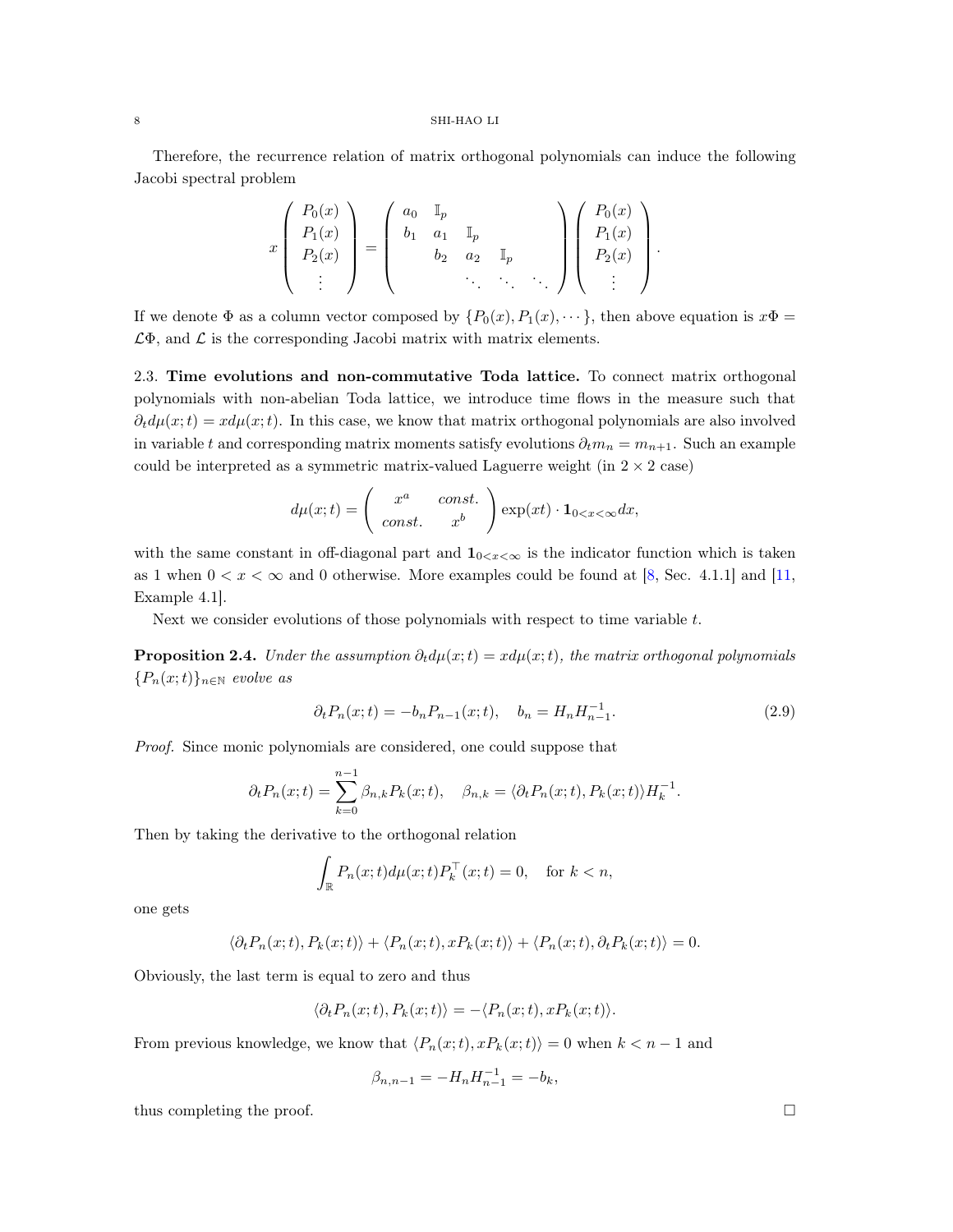Therefore, the compatibility condition of the spectral problem (eq. [\(2.7\)](#page-6-1)) and time evolution (eq.  $(2.9)$ ) gives rise to the non-abelian Toda equation

$$
\partial_t a_n = b_{n+1} - b_n, \quad \partial_t b_n = a_n b_n - b_n a_{n-1},
$$

which is equivalent to the well known formula [\[27](#page-19-9), Thm. 9.7.1]

$$
\partial_t(\partial_t H_n \cdot H_n^{-1}) = H_{n+1} H_n^{-1} - H_n H_{n-1}^{-1} \tag{2.10}
$$

by noting that  $a_n = (\partial_t H_n) H_n^{-1}$  according to equation [\(2.4\)](#page-4-1) and  $b_n = H_n H_{n-1}^{-1}$ . Those transformations look like dependent variable transformations in Hirota's method, and thus we call [\(2.10\)](#page-8-0) a bilinear form of non-abelian Toda lattice.

The Lax pair of this non-commutative Toda lattice is then given in terms of those matrix orthogonal polynomials

$$
x\Phi = \mathcal{L}\Phi, \quad \partial_t \Phi = \mathcal{L}_-\Phi,
$$

where  $\mathcal{L}_-$  means the strictly lower triangular part of  $\mathcal L$  and its compatibility condition is

<span id="page-8-0"></span>
$$
\partial_t \mathcal{L} = [\mathcal{L}, \mathcal{L}_-]
$$

with commutator  $[A, B] = AB - BA$ .

Remark 2.5. In [\[18,](#page-19-12) Sec. 8.1], such a Lax pair is connected with following Hamitonian

$$
H = tr\left(\frac{1}{2}\sum_{i=0}^{N-1} a_i^2 - \sum_{i=1}^{N-1} b_i\right)
$$

with  $a_i = \partial_t X_i (X_i)^{-1}$  and  $b_i = X_{i+1} X_i^{-1}$ , and those  $\{X_i\}_{i=1}^N$  could be considered as being in the space of positive  $p \times p$  real symmetric matrices.

<span id="page-8-1"></span>2.4. Higher order time flows and non-commutative Toda lattice hierarchy. This part is devoted to higher order time flows with respect to the spectral problem [\(2.7\)](#page-6-1). Similar with what we have done in the last part, let's consider infinite time flows in the measure such that

$$
d\mu(x;t) = \exp\left(\sum_{k=1}^{\infty} t_k x^k\right) d\mu(x)
$$

with  $d\mu$  a symmetric matrix measure. Such an assumption is of great use in deriving Toda lattice hierarchy in scalar case.

We first take  $t_2$ -flow as an example.

**Proposition 2.6.** Time-dependent matrix orthogonal polynomials  $\{P_n(x;t)\}_{n\in\mathbb{N}}$  have the following evolution with regard to  $t_2$ -flow

$$
\partial_{t_2} P_n(x;t) = -(a_n b_n + b_n a_{n-1}) P_{n-1}(x;t) - b_n b_{n-1} P_{n-2}(x;t).
$$

Proof. This proof is similar with the one in Proposition [2.4.](#page-7-0) By assuming that

$$
\partial_{t_2} P_n(x;t) = \sum_{k=0}^{n-1} \beta_{n,k} P_k(x;t), \quad \beta_{n,k} = \langle \partial_{t_2} P_n(x;t), P_k(x;t) \rangle H_k^{-1},
$$

and taking  $t_2$ -derivative to the orthogonal relation, one gets

 $\langle \partial_t P_n(x;t), P_k(x;t) \rangle = -\langle P_n(x;t), x^2P_k(x;t) \rangle$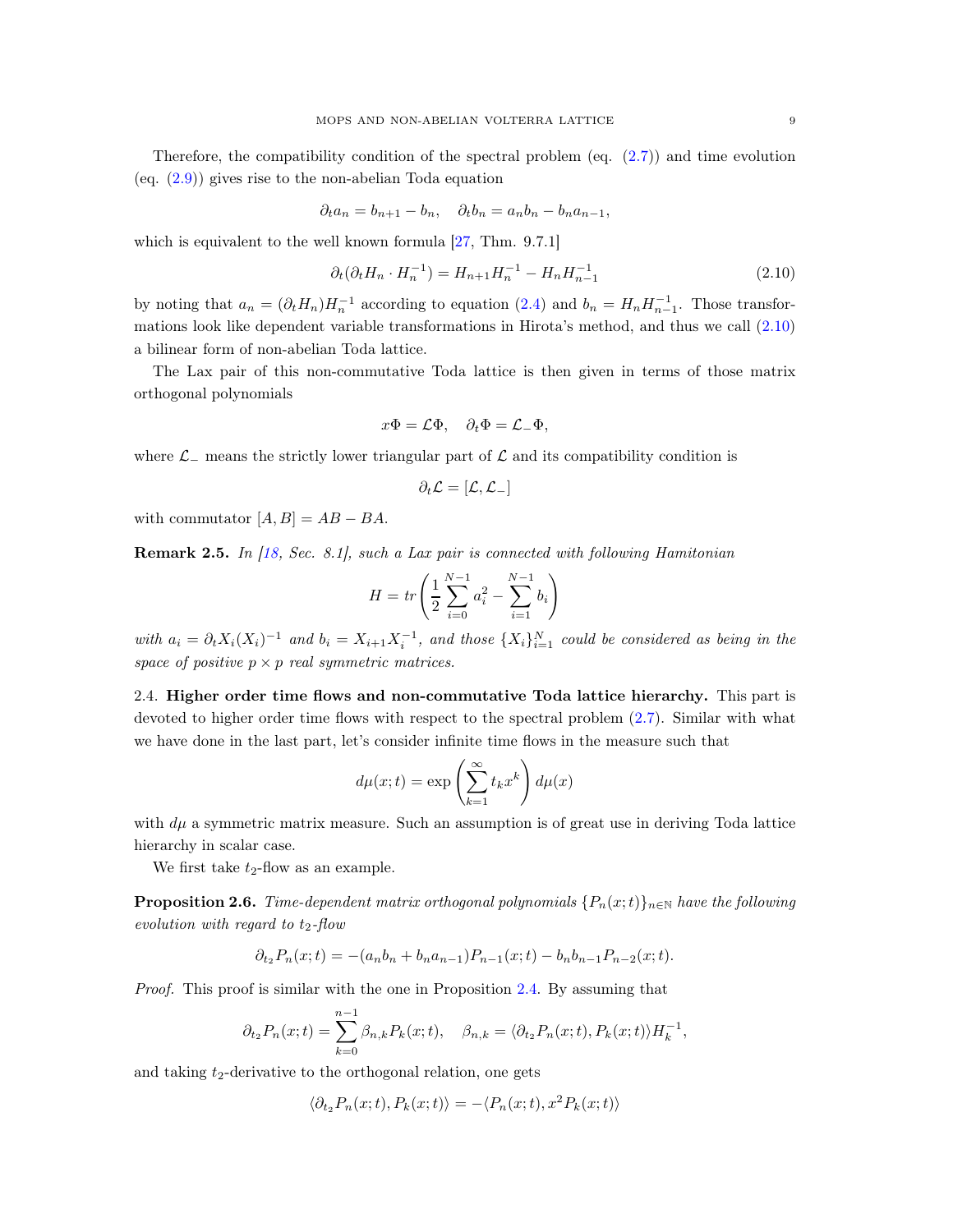and only  $k = n - 2$  and  $k = n - 1$  contribute. By direct computation, one knows that

$$
\beta_{n,n-2} = -H_n H_{n-2}^{-1} = -b_n b_{n-1},
$$

and

$$
\beta_{n,n-1} = -\langle P_n(x;t), x^2 P_{n-1}(x;t) \rangle H_{n-1}^{-1} = -\langle x^2 P_n(x;t), P_{n-1}(x;t) \rangle H_{n-1}^{-1}
$$
  
=  $-\langle x(a_n P_n(x;t) + b_n P_{n-1}(x;t)), P_{n-1}(x;t) \rangle H_{n-1}^{-1}$   
=  $-a_n \langle x P_n(x;t), P_{n-1}(x;t) \rangle H_{n-1}^{-1} - b_n \langle x P_{n-1}(x;t), P_{n-1}(x;t) \rangle H_{n-1}^{-1}$ 

and the result is obtained by using  $(2.8)$ .

We rewrite this formula into matrix form and get

$$
\partial_{t_2}\Phi = -(\mathcal{L}^2)_-\Phi,
$$

then the compatibility condition is  $\partial_{t_2} \mathcal{L} = [\mathcal{L}, (\mathcal{L}^2)_-]$ . Moreover, one could obtain its nonlinear form

$$
\partial_{t_2} a_n = a_{n+1} b_{n+1} + b_{n+1} a_n - a_n b_n - b_n a_{n-1},
$$
  
\n
$$
\partial_{t_2} b_n = a_n^2 b_n - b_n a_{n-1}^2 + b_{n+1} b_n - b_n b_{n-1},
$$
\n(2.11)

which is used to make a comparison with non-abelian Volterra lattice later.

A systematical procedure leads to the  $t_n$ -flow of the wave function and we state the following proposition.

<span id="page-9-1"></span>Proposition 2.7. The higher flows of wave function evolve as

$$
\partial_{t_n}\Phi = -(\mathcal{L}^n)_-\Phi.
$$

Proof. Let's denote

$$
(f,g) = \left( \begin{array}{ccc} \langle f_0, g_0 \rangle & \langle f_0, g_1 \rangle & \cdots \\ \langle f_1, g_0 \rangle & \langle f_1, g_1 \rangle & \cdots \\ \vdots & \vdots & \ddots \end{array} \right),
$$

then the orthogonal relation [\(2.5\)](#page-5-0) is equal to  $(\Phi, \Phi) = \mathcal{H}$ , in which H is a block diagonal matrix with elements  $(H_0, H_1, \dots)$ . In this notation, we know that  $\langle x^n \Phi, \Phi \rangle = (\mathcal{L}^n \Phi, \Phi) = \mathcal{L}^n \mathcal{H}$  holds for arbitrary  $n \in \mathbb{N}$ . Taking the  $t_n$ -derivative to the orthogonal relation, one gets

$$
(\partial_{t_n}\Phi,\Phi) + (\Phi,\partial_{t_n}\Phi) + (x^n\Phi,\Phi) = \partial_{t_n}\mathcal{H},
$$

where the first/second part is a strictly block lower/upper triangular matrix respectively and thus we get

$$
(\partial_{t_n}\Phi,\Phi) = -(\mathcal{L}^n)_-\left(\Phi,\Phi\right).
$$

According to the Riesz representation theorem, we get the result.

The spectral problem [\(2.7\)](#page-6-1) together with time flows of wave function give rise to the compatibility condition

$$
\partial_{t_n}\mathcal{L}=[\mathcal{L},(\mathcal{L}^n)_-].
$$

To sum up, we state the following proposition.

<span id="page-9-0"></span>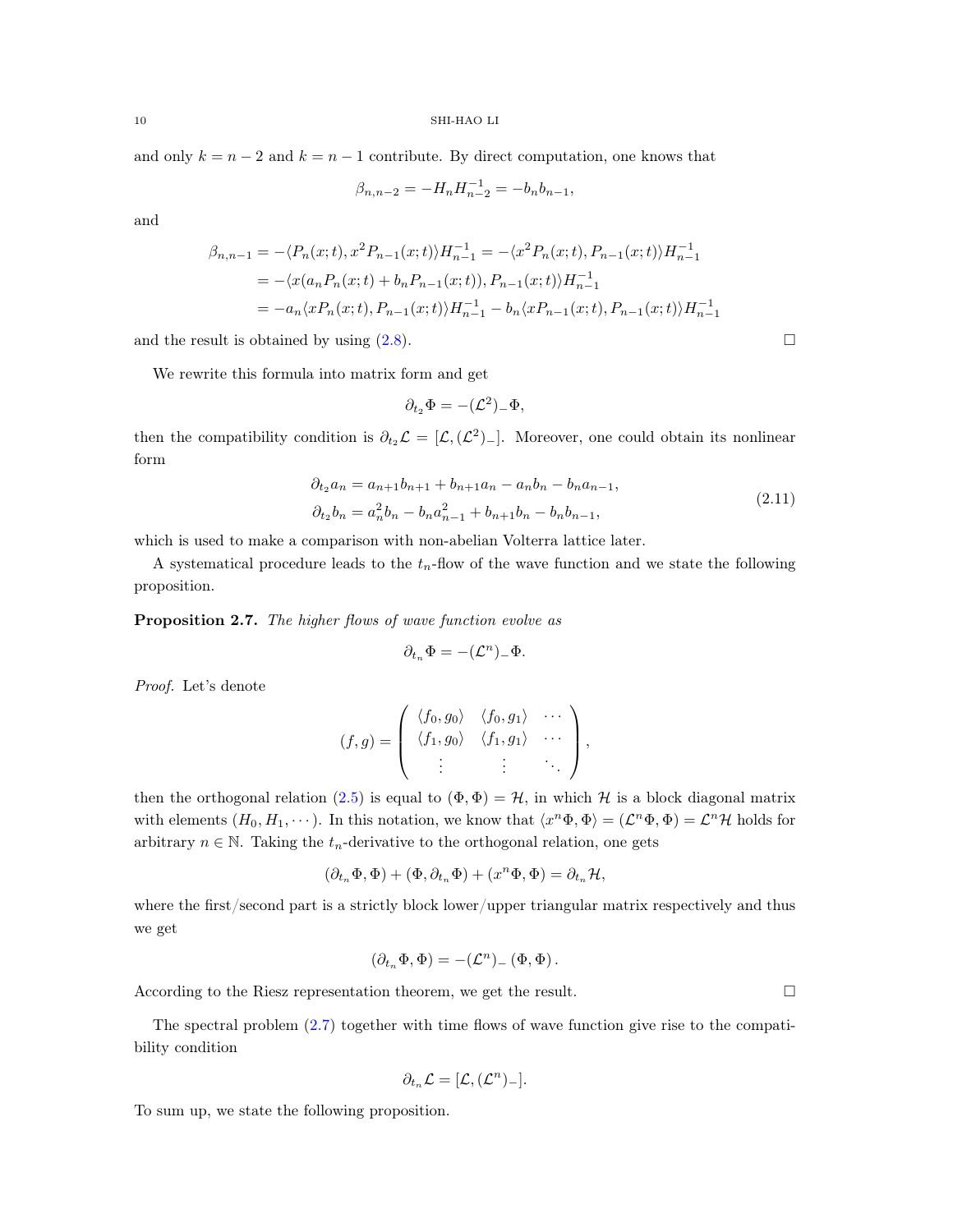Proposition 2.8. Introducing the Lax matrix

$$
\mathcal{L} = \left( \begin{array}{cccc} a_0 & \mathbb{I}_p & & \\ b_1 & a_1 & \mathbb{I}_p & & \\ & b_2 & a_2 & \mathbb{I}_p & \\ & & \ddots & \ddots & \ddots \end{array} \right),
$$

then the non-abelian Toda hierarchy could be given by

$$
\partial_{t_n}\mathcal{L}=[\mathcal{L},(\mathcal{L}^n)_-]
$$

<span id="page-10-0"></span>with solutions  $a_k = (\partial_{t_1} H_k) H_k^{-1}$  and  $b_k = H_k H_{k-1}^{-1}$ . Moreover,  $\{H_k\}_{k=0,1,\cdots}$  are Hankel quasideterminants whose moments satisfy evolution relations  $\partial_{t_n} m_i = m_{n+i}$ .

# 3. Adjacent families of matrix orthogonal polynomials and a discrete non-commutative Toda lattice

3.1. Adjacent families of matrix orthogonal polynomials. Adjacent families of orthogonal polynomials is a significant part in the theory of orthogonal polynomials, to formulate discrete spectral transformations of matrix orthogonal polynomials. For example, in commutative case, adjacent families of orthogonal polynomials were considered in Padé approximation theory [\[9\]](#page-19-15) and their applications into discrete integrable systems were considered in [\[46\]](#page-20-11) for standard orthogonal polynomials and [\[38](#page-20-12)] for skew orthogonal polynomials. Regarding with the matrix orthogonal polynomials with symmetric weight function, one can define an  $\ell$ -th adjacent family of  $\{P_n(x)\}_{n\in\mathbb{N}}$ by  $\{P_n^{(\ell)}(x)\}_{n\in\mathbb{N}}$  and

$$
P_n^{(\ell)}(x) = \begin{vmatrix} m_{\ell} & m_{\ell+1} & \cdots & \mathbb{I}_p \\ \vdots & \vdots & & \vdots \\ m_{\ell+n-1} & m_{\ell+n} & \cdots & x^{n-1} \mathbb{I}_p \\ m_{\ell+n} & m_{\ell+n+1} & \cdots & x^{n-1} \mathbb{I}_p \end{vmatrix}, \quad m_{\ell+k} = \int_{\mathbb{R}} x^k d\mu^{(\ell)}(x), \quad d\mu^{(\ell)}(x) = x^{\ell} d\mu(x).
$$

Due to the symmetry of  $d\mu(x)$ ,  $d\mu^{(\ell)}(x)$  is still a symmetric measure. Obviously, adjacent families of matrix orthogonal polynomials  $\{P_n^{(\ell)}(x)\}_{n\in\mathbb{N}}$  have orthogonality with  $d\mu^{(\ell)}$ , and they satisfy

$$
\int_{\mathbb{R}} x^{k} d\mu^{(\ell)}(x) (P_n^{(\ell)}(x))^{\top} = \int_{\mathbb{R}} x^{k+\ell} d\mu(x) (P_n^{(\ell)}(x))^{\top} = \langle x^{\ell} P_n^{(\ell)}, x^k \rangle = 0, \quad k = 0, \dots, n-1,
$$

and

$$
\langle x^{\ell} P_n^{(\ell)}, x^n \rangle = \begin{vmatrix} m_{\ell} & \cdots & m_{\ell+n} \\ \vdots & & \vdots \\ m_{\ell+n} & \cdots & \boxed{m_{\ell+2n}} \end{vmatrix} = \begin{vmatrix} \Lambda_{n-1}^{(\ell)} & (\theta_{n+\ell}^n)^\top \\ \theta_{n+\ell}^n & \boxed{m_{\ell+2n}} \end{vmatrix} := H_n^{(\ell)}.
$$

If we introduce an inner product  $\langle \cdot, \cdot \rangle_{\ell}$  with respect to  $d\mu^{(\ell)}(x)$ , then the above orthogonal relation can be written as

<span id="page-10-1"></span>
$$
\langle P_n^{(\ell)}(x), P_k^{(\ell)}(x) \rangle_{\ell} = H_n^{(\ell)} \delta_{n,k}.
$$
\n(3.1)

Those adjacent families of matrix orthogonal polynomials also admit three term recurrence relations stated as follows.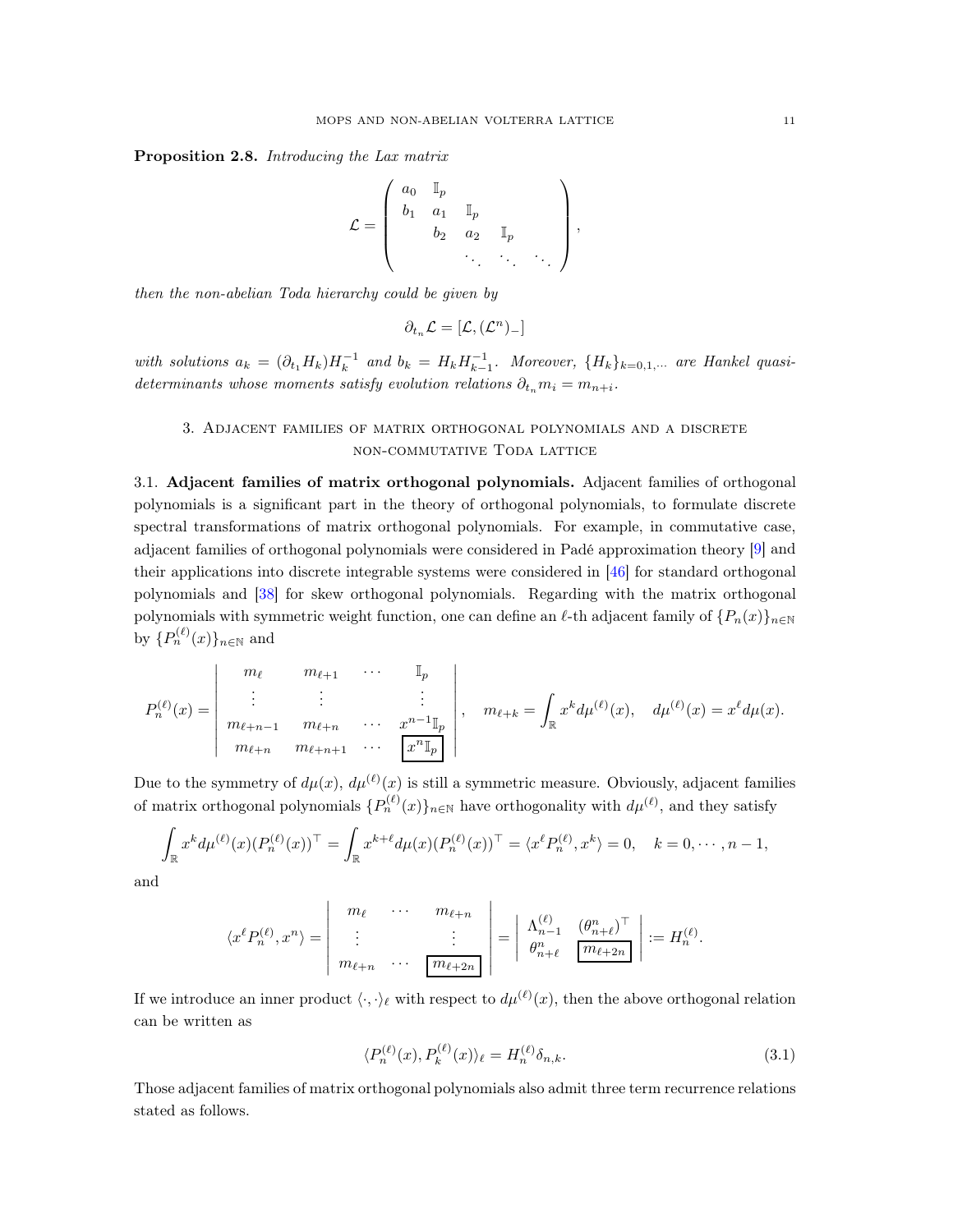**Proposition 3.1.** The adjacent family of matrix orthogonal polynomials  $\{P_n^{(\ell)}(x)\}_{n\in\mathbb{N}}$  satisfy three term recurrence relation

$$
xP_n^{(\ell)}(x) = P_{n+1}^{(\ell)}(x) + a_n^{(\ell)}P_n^{(\ell)}(x) + b_n^{(\ell)}P_{n-1}^{(\ell)}(x),
$$
\n(3.2)

where

$$
a_n^{(\ell)} = \left( \begin{array}{cc} \Lambda_{n-1}^{(\ell)} & (\theta_{n+\ell}^n)^\top \\ \theta_{n+\ell+1}^n & \boxed{m_{2n+\ell+1}} \end{array} \right) + \left. \begin{array}{cc} \Lambda_{n-1}^{(\ell)} & e_{n-1}^\top \\ \theta_{n+\ell}^n & 0 \end{array} \right| H_n^{(\ell)} \right) (H_n^{(\ell)})^{-1}, \quad b_n^{(\ell)} = H_n^{(\ell)} (H_{n-1}^{(\ell)})^{-1}.
$$

Moreover, it is not difficult to follow Proposition [2.4](#page-7-0) to show

<span id="page-11-2"></span><span id="page-11-1"></span>
$$
\partial_t P_n^{(\ell)}(x) = -b_n^{(\ell)} P_{n-1}^{(\ell)}(x),
$$

and a non-abelian Toda equation [\(2.10\)](#page-8-0) could be derived. We can state the following corollary as a direct result.

**Corollary 3.2.** Each of  ${H_n^{(\ell)}}_{\ell=0,1,\cdots}$  satisfies the non-abelian Toda equation [\(2.10\)](#page-8-0)

$$
\partial_t(\partial_t H_n^{(\ell)} \cdot (H_n^{(\ell)})^{-1}) = H_{n+1}^{(\ell)} (H_n^{(\ell)})^{-1} - H_n^{(\ell)} (H_{n-1}^{(\ell)})^{-1}
$$

if moments in  $H_n^{(\ell)}$  satisfy time evolutions  $\partial_t m_i = m_{i+1}$ .

3.2. Spectral transformations and discrete non-commutative Toda lattice. After the introduction of adjacent families of matrix orthogonal polynomials, one can consider the following Christoffel transformation.

<span id="page-11-0"></span>Theorem 3.3. The Christoffel transformation of adjacent families of matrix orthogonal polynomials is given by

$$
P_n^{(\ell)}(x) = x P_{n-1}^{(\ell+2)}(x) - A_n^{\ell} P_{n-1}^{(\ell+1)}(x),
$$
  
\nwhere 
$$
A_n^{\ell} = H_{n-1}^{(\ell+1)} \left( (H_{n-1}^{(\ell)})^{-1} - (H_{n-2}^{(\ell+2)})^{-1} \right).
$$
\n(3.3)

Proof. As was shown in [\[10](#page-19-16)], the Christoffel transformation in scalar case could be directly verified by determinant identity. Therefore, we apply the non-commutative version of Jacobi identity [\(2.1\)](#page-3-1) to the adjacent family of matrix orthogonal polynomials and get



By making use of homological relations [\(2.2\)](#page-4-2) to the last three quasi-determinants, one is led to the  $r$ esult.

Besides, a Geronimus transformation for those adjacent families could be obtained by simply using the orthogonal relation. We state it as following.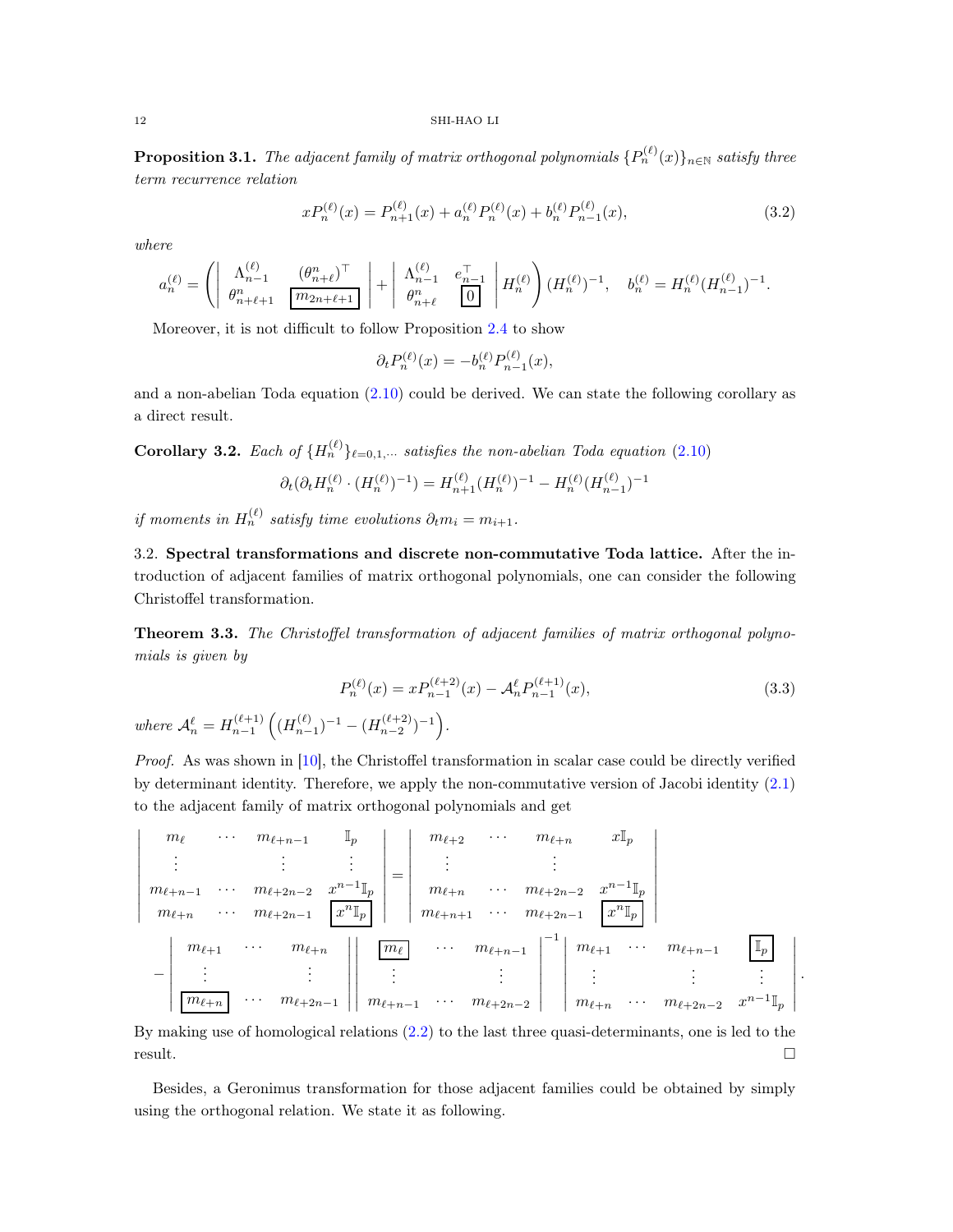<span id="page-12-0"></span>Theorem 3.4. The Geronimus transformation of matrix orthogonal polynomials is

$$
xP_n^{(\ell+1)}(x) = P_{n+1}^{(\ell)}(x) + \mathcal{B}_n^{\ell} P_n^{(\ell)}(x),\tag{3.4}
$$

where  $\mathcal{B}_n^{\ell} = H_n^{(\ell+1)}(H_n^{(\ell)})^{-1}$ .

*Proof.* The Geronimus transformation is to find a relation between  $\{P_n^{(\ell)}(x)\}_{n\in\mathbb{N}}$  and  $\{P_n^{(\ell+1)}(x)\}_{n\in\mathbb{N}}$ . Let's assume

$$
xP_n^{(\ell+1)}(x) = P_{n+1}^{(\ell)}(x) + \sum_{k=0}^n \alpha_{n,k}^{\ell} P_k^{(\ell)}(x)
$$

and take the inner product with  $x^k d\mu^{(\ell)}(x)$  on both sides, then one finds that

$$
\langle x P_n^{(\ell+1)}(x), x^k \rangle_{\ell} = \langle P_n^{(\ell+1)}(x), x^k \rangle_{\ell+1} = 0
$$

if  $k < n$  according to [\(3.1\)](#page-10-1). When  $k = n$ , it gives rise to

$$
\alpha_{n,n}^{\ell} = \langle P_n^{(\ell)}(x), x P_n^{(\ell+1)}(x) \rangle_{\ell} \langle P_n^{(\ell)}(x), P_n^{(\ell)}(x) \rangle_{\ell}^{-1} = H_n^{(\ell+1)}(H_n^{(\ell)})^{-1}.
$$

Remark 3.5. This Geronimus transformation is a special case considered in [\[26](#page-19-17)] since we set the spectral parameter as zero here. If one considers a nonzero spectral parameter, a slightly different discrete non-abelian integrable system could be derived whose  $\ell$  index acts as a discrete parameter and obey certain discrete dispersion relation. Since our start point in this part is to connect the non-abelian Toda lattice given by Gelfand et al with matrix orthogonal polynomials, we only need to consider the special case.

The compatibility condition of Christoffel transformation [\(3.3\)](#page-11-1) and Geronimus transformation [\(3.4\)](#page-12-1) is

$$
xP_n^{(\ell)}(x) = P_{n+1}^{(\ell)}(x) + (\mathcal{B}_n^{\ell} + \mathcal{B}_n^{\ell-1} - \mathcal{A}_{n+1}^{\ell-1})P_n^{(\ell)}(x) + \mathcal{B}_n^{\ell-1}(\mathcal{B}_{n-1}^{\ell} - \mathcal{A}_n^{\ell-1})P_{n-1}^{(\ell)}(x).
$$

Comparing it with the three term recurrence relation  $(3.2)$ , one finally gets

$$
H_{n+1}^{(\ell)} = H_n^{(\ell+2)} - H_n^{(\ell+1)} \left( (H_n^{(\ell)})^{-1} - (H_{n-1}^{(\ell+2)})^{-1} \right) H_n^{(\ell+1)} \tag{3.5}
$$

which is a fully discrete non-commutative Toda lattice given by [\[27,](#page-19-9) Thm 9.7.1].

The Lax pair of those discrete non-commutative Toda lattice equations can be formulated as follows. As discussed in last section, let's define  $\Phi^{\ell}$  as a column vector whose elements are composed by  $\{P_0^{(\ell)}(x), P_1^{(\ell)}(x), \cdots\}$ , then three term recurrence relations [\(3.2\)](#page-11-2) could be written as

$$
x\Phi^{\ell} = \mathcal{L}^{\ell}\Phi^{\ell}, \quad \mathcal{L}^{\ell} = \begin{pmatrix} a_0^{(\ell)} & \mathbb{I}_p \\ b_1^{(\ell)} & a_1^{(\ell)} & \mathbb{I}_p \\ & b_2^{(\ell)} & a_2^{(\ell)} & \mathbb{I}_p \\ & & \ddots & \ddots & \ddots \end{pmatrix}.
$$

Moreover, from the Christoffel and Geronimus transformations, one finds

<span id="page-12-2"></span>
$$
P_n^{(\ell)}(x) = P_n^{(\ell+1)}(x) + (\mathcal{B}_{n-1}^{\ell+1} - \mathcal{A}_n^{\ell}) P_{n-1}^{(\ell+1)}(x).
$$
\n(3.6)

<span id="page-12-3"></span><span id="page-12-1"></span> $\Box$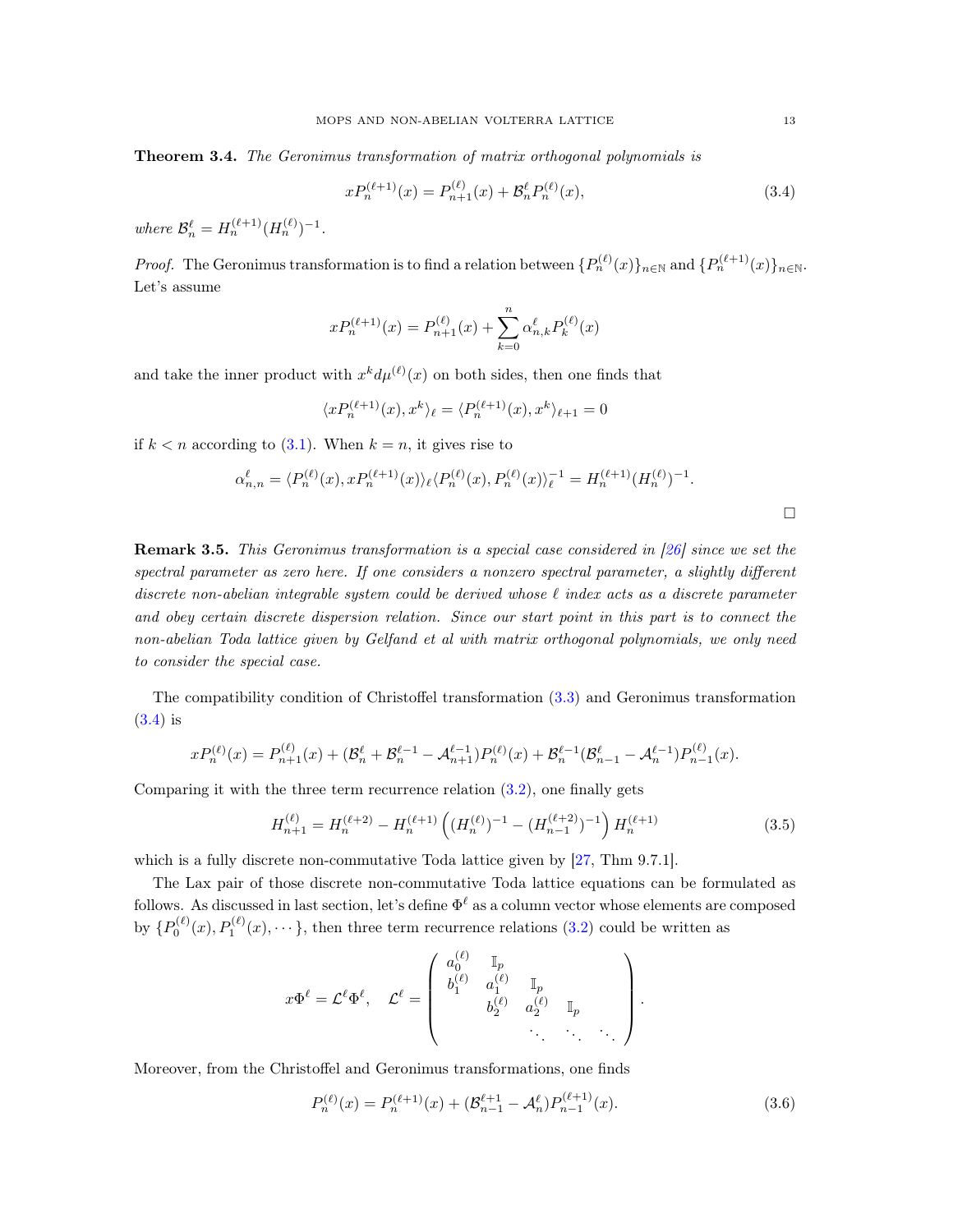and thus

$$
\Phi^{\ell} = \mathcal{M}^{\ell+1} \Phi^{\ell+1}, \quad \mathcal{M}^{\ell+1} = \left(\begin{array}{cccc} \mathbb{I}_p & & & \\ \mathcal{B}_0^{\ell+1} - \mathcal{A}_1^{\ell} & \mathbb{I}_p & & \\ & \mathcal{B}_1^{\ell+1} - \mathcal{A}_2^{\ell} & \mathbb{I}_p & \\ & & \ddots & \ddots \end{array}\right).
$$

Therefore, the compatibility conditions could be given as

$$
\mathcal{M}^{\ell+1}\mathcal{L}^{\ell+1}=\mathcal{L}^{\ell}\mathcal{M}^{\ell+1}.
$$

Moreover, if one wants to find the nonlinear form satisfied by  $\mathcal{A}_n^{\ell}$  and  $\mathcal{B}_n^{\ell}$ , then one could take the Geronimus transformation and equation [\(3.6\)](#page-12-2) as the discrete Lax pair. By rewriting Geronimus transformation as matrix form

$$
x\Phi^{\ell+1} = \mathcal{J}^{\ell}\Phi^{\ell}, \quad \mathcal{J}^{\ell} = \left( \begin{array}{cccc} \mathcal{B}_0^{\ell} & \mathbb{I}_p & & \\ & \mathcal{B}_1^{\ell} & \mathbb{I}_p & \\ & & \ddots & \ddots \end{array} \right),
$$

and the compatibility condition is

$$
\mathcal{M}^{\ell+1}\mathcal{J}^{\ell}=\mathcal{J}^{\ell-1}M^{\ell},
$$

from which one could get the nonlinear equation

$$
\mathcal{B}_{n-1}^{\ell+1}-\mathcal{A}_n^\ell=\mathcal{B}_n^{\ell-1}-\mathcal{A}_{n+1}^{\ell-1},\quad (\mathcal{B}_n^{\ell+1}-\mathcal{A}_{n+1}^\ell)\mathcal{B}_n^\ell=\mathcal{B}_{n+1}^{\ell-1}(\mathcal{B}_n^\ell-\mathcal{A}_{n+1}^{\ell-1}).
$$

At the end of this section, we remark that although each of  $\{H_n^{(\ell)}\}_{\ell=0,1,\cdots}$  is a solution of noncommutative Toda equation [\(2.10\)](#page-8-0), there are three different families of solutions connected by a single equation in equations [\(3.5\)](#page-12-3), which is not a Bäcklund transformation. In following, we demonstrate a Bäcklund transformation of non-commutative Toda equation by using a reduction to the matrix orthogonal polynomials.

## 4. A reductional case and Bäcklund transformation of non-abelian Toda lattice

In this part, we consider a Bäcklund transformation of non-abelian Toda lattice. It was motivated by a modification of moments in the scalar case, which was applied to connect Toda lattice with Volterra lattice [\[15](#page-19-18), [42](#page-20-13)] and later to connect Camassa-Holm equation with a 2-component modified Camassa-Holm equation [\[14\]](#page-19-19). We summarize the idea in the following diagram.



Such moment modification could be realized by setting odd moments to be zero and even moments to be non-zero elements, which is also referred to as unwrapping of measure. In the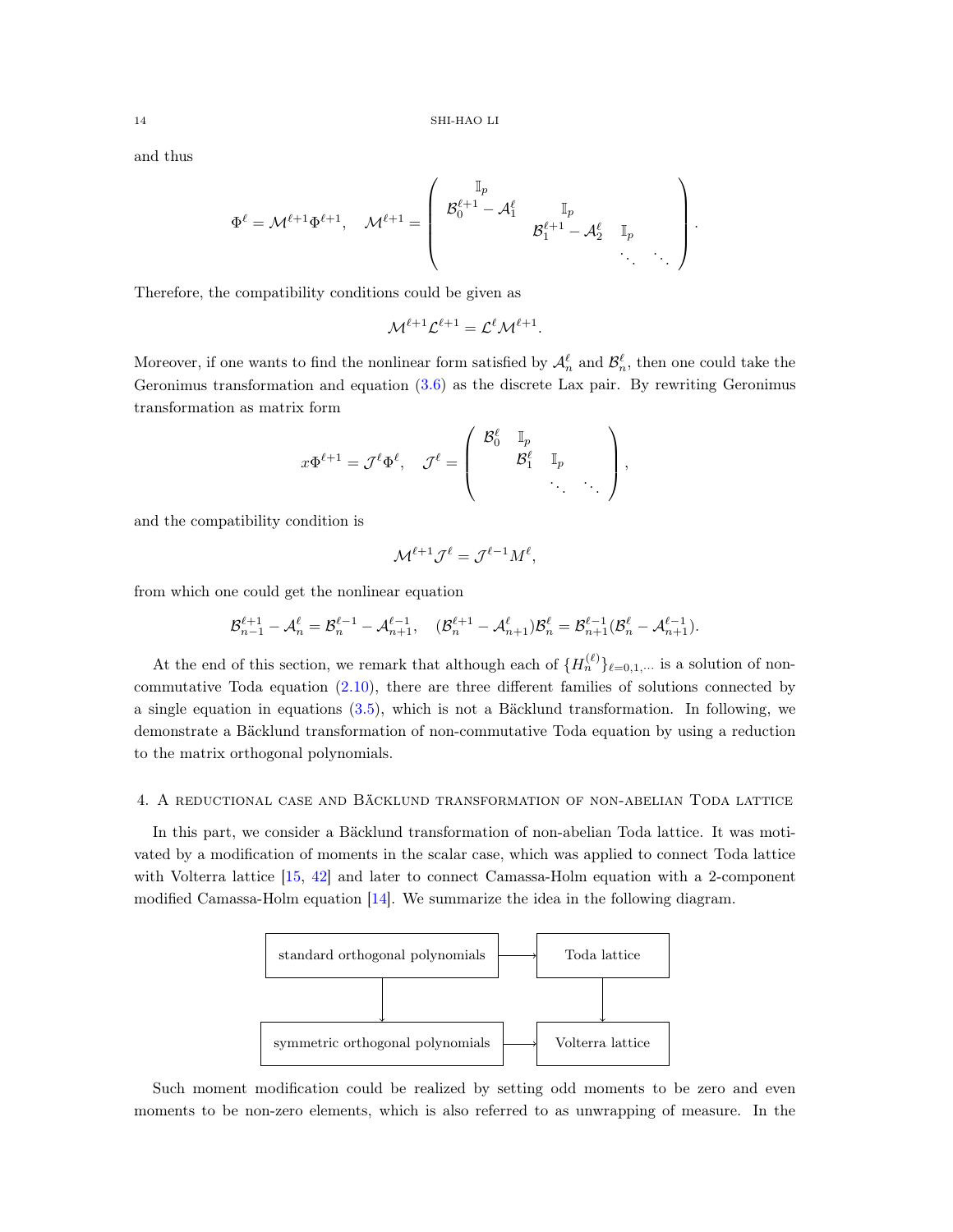scalar case, one could consider a Cauchy transform of the measure, i.e.

$$
F(z) = \int_{\mathbb{R}} \frac{d\mu(x)}{z - x} = \sum_{i=0}^{\infty} \frac{s_i}{z^{i+1}}, \quad s_i = \int_{\mathbb{R}} x^i d\mu(x).
$$

Then a symmetric constraint on the measure leads to

$$
s_{2i+1} \neq 0, \quad s_{2i} = 0
$$

which satisfy above-mentioned requirements and Hermite polynomial is an example. In the matrix orthogonal polynomial framework, one could take the matrix-valued Hermite polynomial for instance. In [\[12](#page-19-8)], Hermite-type matrix orthogonal polynomials were expressed by contour integrals and their connections with non-commutative Painlevé equation were studied. It was found that the Hermite-type matrix orthogonal polynomials satisfy a second-order differential equation, which is to admit a double integral representation of the matrix-valued Christoffel-Darboux kernels. Some other examples could be found at [\[8](#page-19-5), [34](#page-20-3)].

In our case, we consider a "formal" matrix-valued weight <sup>[2](#page-14-0)</sup>

$$
d\mu(x) = M(x) \exp(-x^2) dx,\tag{4.1}
$$

where  $M(x) \in \mathbb{R}^{p \times p}[x]$  and  $M(x) = M^{\top}(x)$ . We further require that  $M(x)$  is an even function such that  $M(x) = M(-x)$ . This measure is obviously symmetric so that moments

<span id="page-14-1"></span>
$$
\int_{\mathbb{R}} x^n d\mu(x) = 0
$$

when  $(n \mod 2)=1$  and

$$
\int_{\mathbb{R}} x^n d\mu(x) := d_{n/2}
$$

when  $(n \mod 2)=0$ . Moreover, those symmetric matrix orthogonal polynomials  $\{Q_n(x)\}_{n\in\mathbb{N}}$ , which are orthogonal with  $d\mu(x)$  in [\(4.1\)](#page-14-1), admit the following quasi-determinant forms.

**Proposition 4.1.** The even and odd order symmetric matrix orthogonal polynomials are expressed by

$$
Q_{2n}(x) = \begin{vmatrix} d_0 & \cdots & d_{n-1} & d_n \\ \vdots & & \vdots & \vdots \\ d_{n-1} & \cdots & d_{2n-2} & d_{2n-1} \\ \mathbb{I}_p & \cdots & x^{2n-2} \mathbb{I}_p & x^{2n} \mathbb{I}_p \end{vmatrix}, \quad Q_{2n+1}(x) = x \begin{vmatrix} d_1 & \cdots & d_n & d_{n+1} \\ \vdots & & \vdots & \vdots \\ d_n & \cdots & d_{2n} & d_{2n+1} \\ \mathbb{I}_p & \cdots & x^{2n-2} \mathbb{I}_p & x^{2n} \mathbb{I}_p \end{vmatrix}
$$

with orthogonality

$$
\langle Q_{2n}(x), Q_{2m+1}(x) \rangle = 0, \quad \langle Q_{2n}(x), Q_{2m}(x) \rangle = H_n^{(0)} \delta_{n,m}, \quad \langle Q_{2n+1}(x), Q_{2m+1}(x) \rangle = H_n^{(1)} \delta_{n,m},
$$

where

$$
H_n^{(k)} = \begin{vmatrix} d_k & \cdots & d_{k+n} \\ \vdots & & \vdots \\ d_{k+n} & \cdots & d_{k+2n} \end{vmatrix}.
$$

<span id="page-14-0"></span><sup>2</sup>The formal matrix-valued weight means that the weight function are not necessarily written in an explicit form since we don't need explicit expressions of those moments/polynomials but evolutions of the moments. For details, one could refer to [\[9\]](#page-19-15).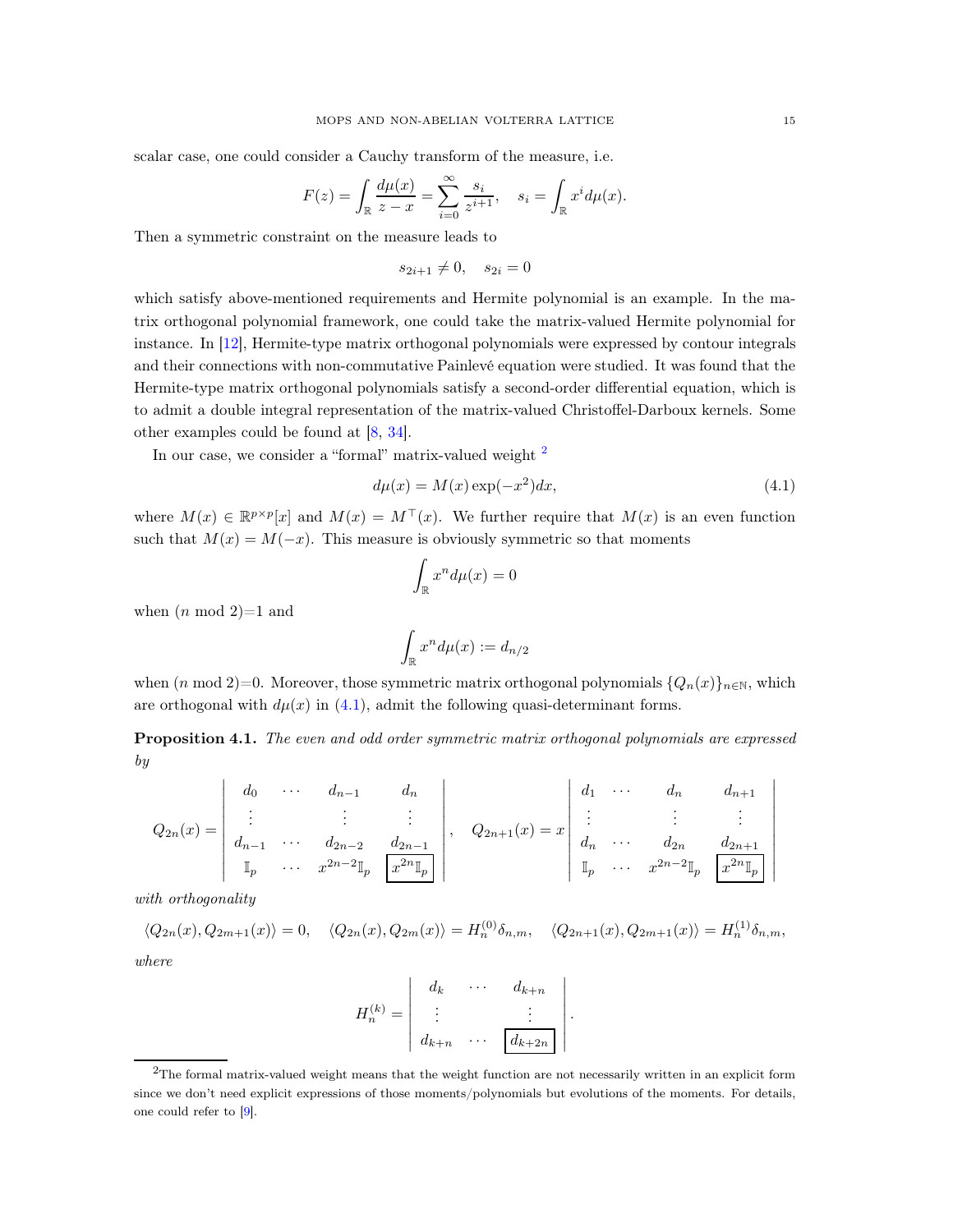Proof. Here we give expressions for even order polynomials, which are similar to the odd ones. Thus we omit odd ones here. By rearranging rows and columns of even and odd orders, we notice that

$$
Q_{2n}(x) = \begin{vmatrix} d_0 & 0 & \cdots & d_{n-1} & 0 & d_n \\ 0 & d_1 & \cdots & 0 & d_n & 0 \\ \vdots & \vdots & & \vdots & \vdots & \vdots \\ d_{n-1} & 0 & \cdots & d_{2n-2} & 0 & d_{2n-1} \\ 0 & d_n & \cdots & 0 & d_{2n-1} & 0 \\ \mathbb{I}_p & x\mathbb{I}_p & \cdots & x^{2n-2}\mathbb{I}_p & x^{2n-1}\mathbb{I}_p & \boxed{x^{2n}\mathbb{I}_p} \\ \end{vmatrix}
$$
  
=  $x^{2n}\mathbb{I}_p - (\mathbb{I}_p, \cdots, x^{2n-2}\mathbb{I}_p, x\mathbb{I}_p, \cdots, x^{2n-1}\mathbb{I}_p) \begin{pmatrix} A_n^{(0)} & 0 \\ 0 & A_n^{(1)} \end{pmatrix}^{-1} \begin{pmatrix} v \\ 0 \end{pmatrix},$ 

where  $A_n^{(k)} = (d_{i+j+k})_{i,j=0}^{n-1}$  and  $v = (d_n, \dots, d_{2n-1})$ . Moreover, since the last term in the above equation is actually  $(\mathbb{I}_p, \dots, x^{2n-2} \mathbb{I}_p) (A_n^{(0)})^{-1} v$ , one is led to the expression of  $Q_{2n}(x)$ .

On the other hand, the orthogonality is easily verified by taking the advantage of the expansion of quasi-determinant, and we omit it here.

Compared with expressions of matrix orthogonal polynomials  $\{P_n^{(\ell)}(x)\}_{n\in\mathbb{N}}$ , we know that

$$
Q_{2n}(x) = P_n^{(0)}(x^2), \quad Q_{2n+1}(x) = xP_n^{(1)}(x^2)
$$

if moments  $\{d_i\}_{i\in\mathbb{N}}$  coincide with  $\{m_i\}_{i\in\mathbb{N}}$ . However, symmetric matrix orthogonal polynomials admit special properties. For example, the modification of measure leads to reduced three term recurrence relations.

<span id="page-15-0"></span>**Proposition 4.2.** Regarding with matrix orthogonal polynomials  $\{Q_n(x)\}_{n\in\mathbb{N}}$  with symmetric measure, there are reduced three term recurrences

$$
xQ_{2n}(x) = Q_{2n+1}(x) + \xi_n Q_{2n-1}(x), \quad xQ_{2n+1}(x) = Q_{2n+2}(x) + \zeta_{n+1} Q_{2n}(x), \tag{4.2}
$$
  
where  $\xi_n = H_n^{(0)} \left( H_{n-1}^{(1)} \right)^{-1}$  and  $\zeta_{n+1} = H_n^{(1)} \left( H_n^{(0)} \right)^{-1}$ .

*Proof.* We prove the even case here. By noting that  $xQ_{2n}(x)$  is monic and it is composed by odd order polynomials, we know that

$$
xQ_{2n}(x) = Q_{2n+1}(x) + \sum_{k=0}^{n-1} \xi_{2n,k} Q_{2k+1}(x), \quad \xi_{2n,k} = \langle xQ_{2n}(x), Q_{2k+1}(x) \rangle (H_k^{(1)})^{-1}.
$$

Moreover, by making use of the orthogonality, we know that only  $k = n - 1$  contributes and the result is easily obtained.  $\square$ 

The three term recurrence relation could be written as the following matrix form

$$
x \begin{pmatrix} Q_0(x) \\ Q_1(x) \\ Q_2(x) \\ \vdots \end{pmatrix} = \begin{pmatrix} 0 & 1 \\ \zeta_1 & 0 & 1 \\ \zeta_1 & 0 & 1 \\ \vdots & \ddots & \ddots \end{pmatrix} \begin{pmatrix} Q_0(x) \\ Q_1(x) \\ Q_2(x) \\ \vdots \end{pmatrix}
$$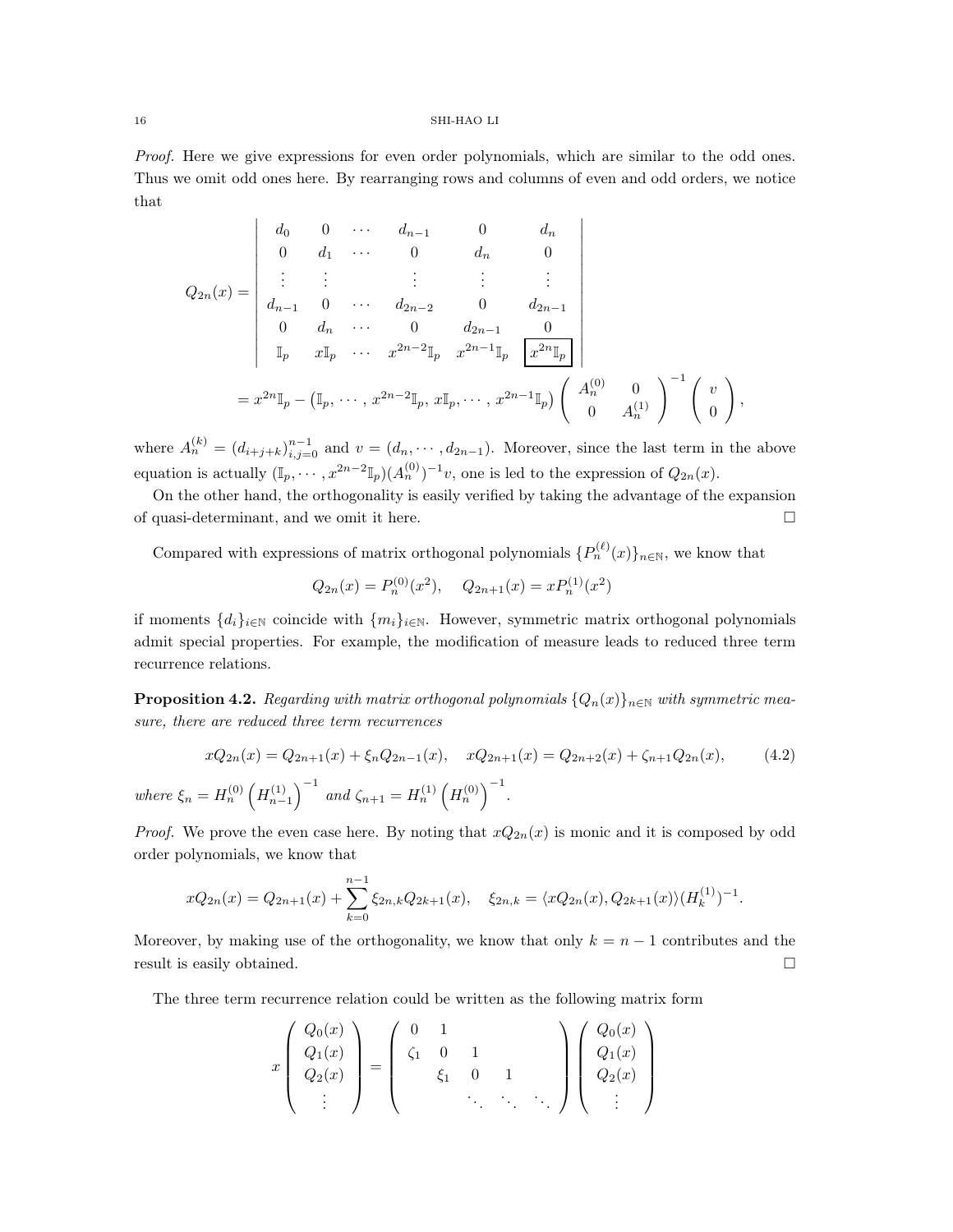If we denote  $Q = (Q_0(x), Q_1(x), \dots)^{\top}$ , then the above matrix form is equivalent to

$$
xQ = (\Lambda + \Lambda^{-1}\gamma)Q := \mathcal{L}Q,
$$

where  $\gamma = \text{diag}(\zeta_1, \xi_1, \zeta_2, \xi_2, \cdots)$ .

Let's impose a time flow on the measure such that  $\partial_t d\mu(x;t) = x^2 d\mu(x;t)$ , from which we could get a general  $d\mu(x;t)$  and  $d\mu(x;t) = \exp(x^2t) d\mu(x)$  (c.f. Sec. [2.4](#page-8-1) but note that odd flows  $t_{2j+1}$  are trivial flows in this case). Such an assumption is called a generalized Freud weight and examples in scalar case were considered in [\[6,](#page-18-5) [16](#page-19-20)]. Furthermore, with this assumption, moments  $\{d_i\}_{i\in\mathbb{N}}$  satisfy time evolutions  $\partial_t d_i = d_{i+1}$  and  $\{H_n^{(\ell)}, \ell = 0, 1\}_{n \in \mathbb{N}}$  in this case satisfy the non-abelian Toda equation separately. Moreover, when it comes to those reduced matrix orthogonal polynomials with symmetric measure  ${Q_n(x;t)}_{n\in\mathbb{N}}$ , one can state the following proposition.

**Proposition 4.3.** The time flow of  $\{Q_n(x;t)\}_{n\in\mathbb{N}}$  satisfies

$$
\partial_t Q_{2n}(x;t) = \alpha_n Q_{2n-2}(x;t), \quad \partial_t Q_{2n+1}(x;t) = \beta_n Q_{2n-1}(x;t),
$$
\n
$$
\text{where } \alpha_n = -H_n^{(0)} \left( H_{n-1}^{(0)} \right)^{-1} \text{ and } \beta_n = -H_n^{(1)} \left( H_{n-1}^{(1)} \right)^{-1}.
$$
\n
$$
(4.3)
$$

Proof. By introducing the time flow, one can assume

$$
\partial_t Q_{2n}(x;t) = \sum_{j=0}^{2n-1} \xi_{n,j} Q_j(x;t).
$$

Taking t-derivative to the orthogonal relation  $\langle Q_{2n}, Q_j \rangle = 0$  for  $j < 2n$ , one gets

$$
\langle \partial_t Q_{2n}, Q_j \rangle + \langle x^2 Q_{2n}, Q_j \rangle = 0.
$$

From the orthogonality of  $\{Q_n(x)\}_{n\in\mathbb{N}}$ , one knows that only  $j = 2n - 2$  contributes, and

$$
\xi_{n,2n-2} = -\langle Q_{2n}, x^2 Q_{2n-2} \rangle \langle Q_{2n-2}, Q_{2n-2} \rangle^{-1} = -H_n^{(0)} \left(H_{n-1}^{(0)}\right)^{-1}.
$$

The odd case could be similarly proved.

The coefficients  $\{\alpha_n, \beta_n\}_{n\in\mathbb{N}}$  are connected with  $\{\xi_n, \zeta_n\}_{n\in\mathbb{N}}$  by

$$
\alpha_n = -\xi_n \zeta_n, \quad \beta_n = -\zeta_{n+1} \xi_n
$$

and the Lax pair of non-commutative Volterra lattice is then given by

$$
\partial_t Q = -(\mathcal{L}^2)_- Q.
$$

The compatibility condition gives rise to the Lax representation

$$
\partial_t \mathcal{L} = [\mathcal{L}, (\mathcal{L}^2)_-], \quad \mathcal{L} = \Lambda + \Lambda^{-1} \gamma,
$$

and the nonlinear form of non-commutative Volterra lattice could be written as

$$
\partial_t \xi_n = \zeta_{n+1} \xi_n - \xi_n \zeta_n, \quad \partial_t \zeta_{n+1} = \xi_{n+1} \zeta_{n+1} - \zeta_{n+1} \xi_n.
$$

By substituting  $\xi_n = H_n^{(0)} \left( H_{n-1}^{(1)} \right)^{-1}$  and  $\zeta_{n+1} = H_n^{(1)} \left( H_n^{(0)} \right)^{-1}$ , one obtains a bilinear form

$$
(H_n^{(0)})^{-1}\partial_t H_n^{(0)} - (H_{n-1}^{(1)})^{-1}\partial_t H_{n-1}^{(1)} = (H_n^{(0)})^{-1}H_n^{(1)} - (H_{n-1}^{(0)})^{-1}H_{n-1}^{(1)},
$$
  

$$
(H_n^{(1)})^{-1}\partial_t H_n^{(1)} - (H_n^{(0)})^{-1}\partial_t H_n^{(0)} = (H_n^{(1)})^{-1}H_{n+1}^{(0)} - (H_{n-1}^{(1)})^{-1}H_n^{(0)}.
$$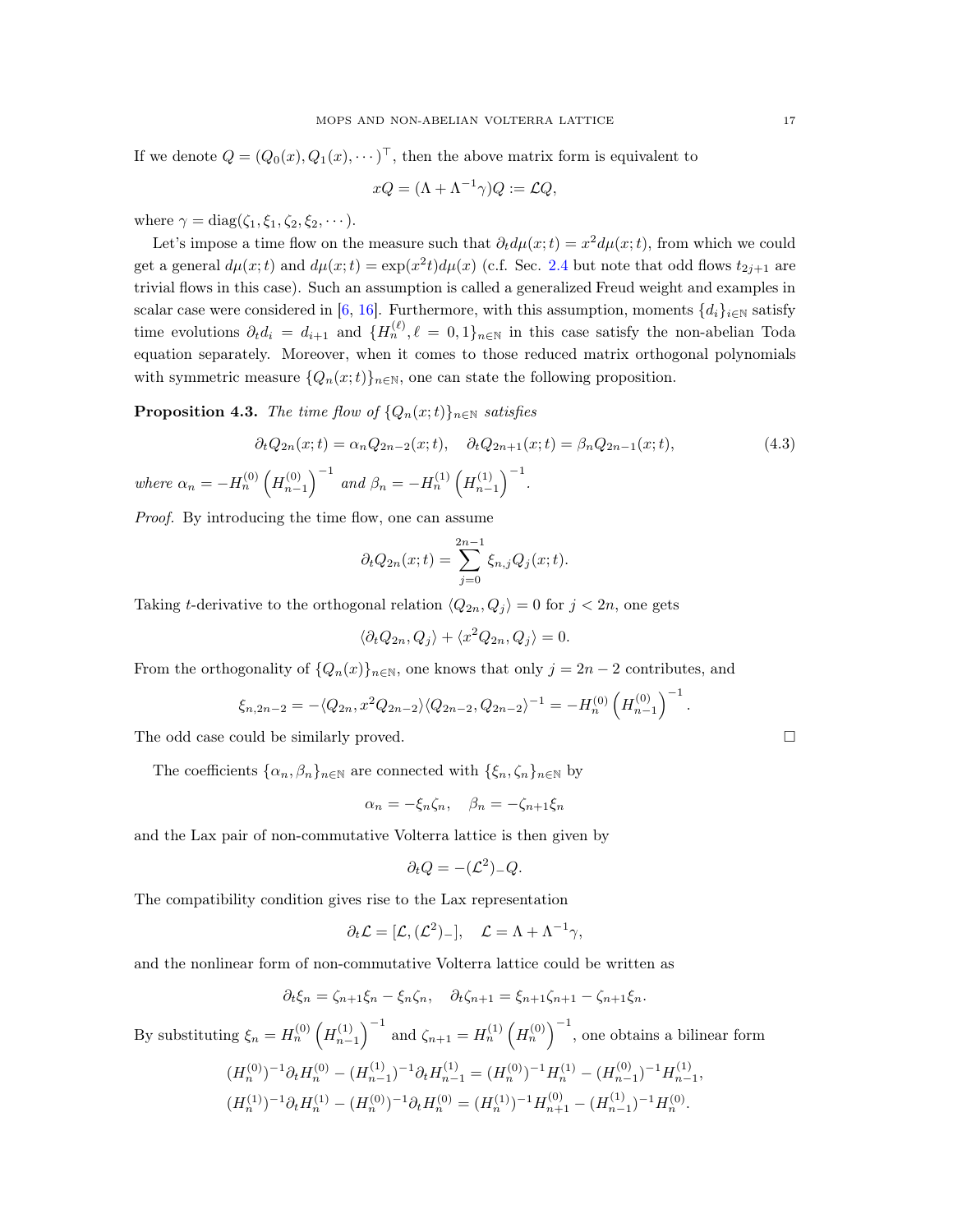We call it the bilinear form since these two equations could be verified by non-commutative Jacobi identity directly. Obviously, those two equations connecting two families of solutions of noncommutative Toda lattice, and thus an auto-Bäcklund transformation of the non-commutative Toda lattice.

**Remark 4.4.** In fact, in [\[43](#page-20-14), eq. (5)-(6)], the author proposed the same Bäcklund transformation for non-commutative Toda lattice in  $2+1$  dimension and in [\[18\]](#page-19-12), it was interpreted as a diffusion with generator and a stochastic version of a series of Bäcklund transformations between noncommutative Toda systems with different numbers of particles. Moreover, if we denote  $\gamma_{2n-1} = \zeta_n$ and  $\gamma_{2n} = \xi_n$ , the nonlinear form could be written in a unified way  $\partial_t \gamma_n = \gamma_{n+1} \gamma_n - \gamma_n \gamma_{n-1}$ , which could be obtained from equation [\(2.11\)](#page-9-0) by taking  $a_n = 0$ . In an earlier work of Moser [\[41](#page-20-15)], it was pointed out that if one considers an invariant manifold on Toda lattice, then Volterra lattice appears. This idea holds true for the non-commutative case.

We conclude our results as follows.

<span id="page-17-0"></span>Proposition 4.5. The non-commutative Volterra lattice

$$
\partial_t \gamma_n = \gamma_{n+1} \gamma_n - \gamma_n \gamma_{n-1} \tag{4.4}
$$

<span id="page-17-1"></span>.

has a Lax pair  $\partial_t \mathcal{L} = [\mathcal{L}, (\mathcal{L}^2)_-]$  with Lax matrix

$$
\mathcal{L} = \left( \begin{array}{cccc} 0 & 1 & & & \\ \gamma_1 & 0 & 1 & & \\ & \gamma_2 & 0 & 1 & \\ & & \ddots & \ddots & \ddots \end{array} \right)
$$

Moreover, solutions of the non-abelian Volterra lattice are given by

$$
\gamma_{2n} = H_n^{(0)} \left( H_{n-1}^{(1)} \right)^{-1}, \quad \gamma_{2n+1} = H_n^{(1)} \left( H_n^{(0)} \right)^{-1},
$$

where  ${H_n^{(\ell)}, \ell = 0, 1}_{n \in \mathbb{N}}$  are Hankel quasi-determinants expressed by

$$
H_n^{(\ell)} = \begin{vmatrix} d_{\ell} & \cdots & d_{\ell+n} \\ \vdots & & \vdots \\ d_{\ell+n} & \cdots & d_{\ell+2n} \end{vmatrix}
$$

with time evolution  $\partial_t d_i = d_{i+1}$ .

Remark 4.6. The non-commutative Volterra lattice could be regarded as a discrete version of non-commutative KdV equation. Taking

$$
\gamma_n = 1 + \epsilon^2 r, \quad \gamma_{n \pm 1} = 1 + \epsilon^2 r(x \pm \epsilon),
$$

then equation  $(4.4)$  could be written as

$$
r_t = 2\epsilon r_x + \epsilon^3 (r_x r + r r_x) + \frac{\epsilon^3}{3} r_{xxx} + o(\epsilon^4),
$$

which is the non-commutative KdV equation [\[22](#page-19-21), [33](#page-20-16)] after the scaling  $T = \epsilon^3 t$  and  $X = x - 2\epsilon t$ and taking the limit  $\epsilon \to 0$ .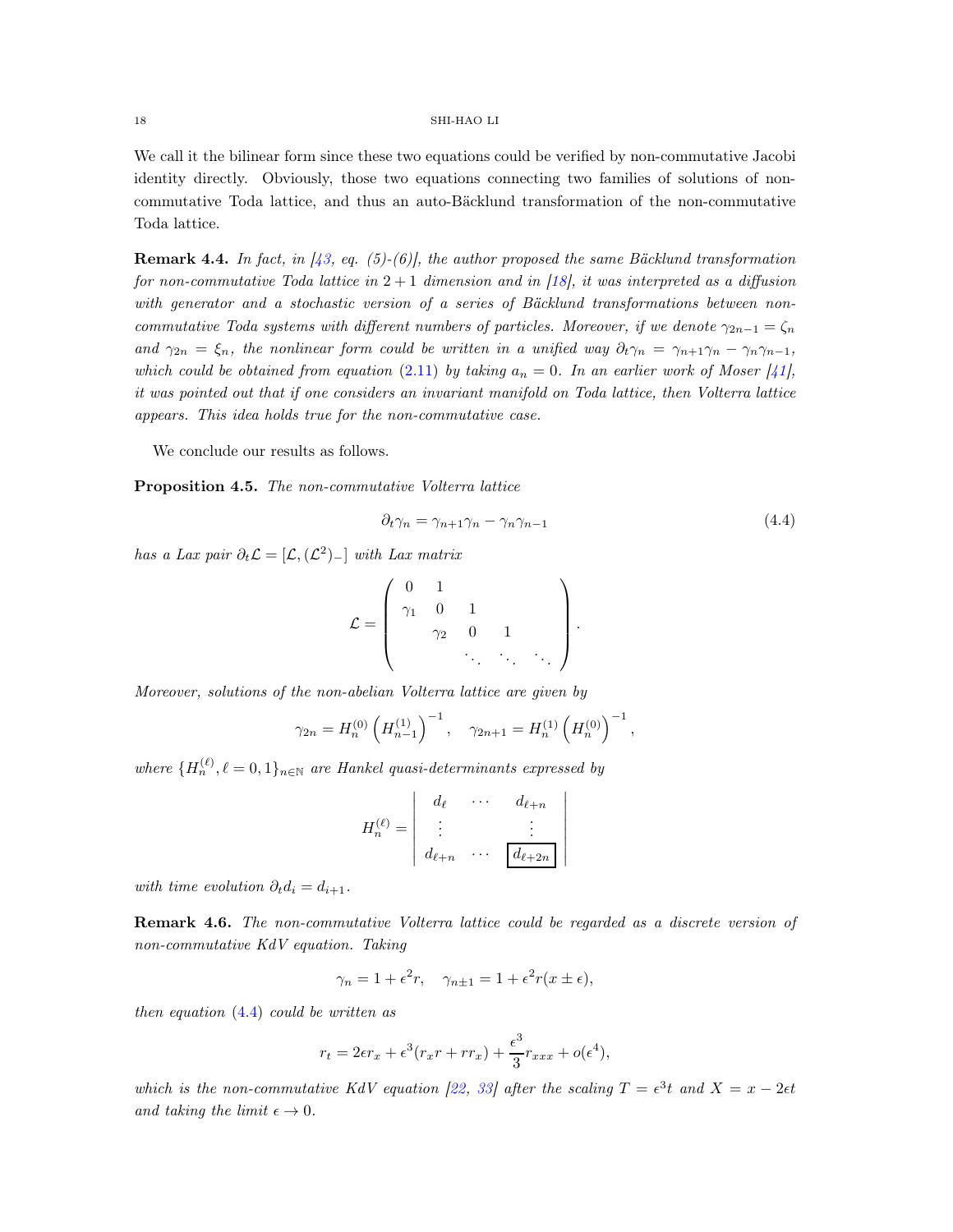One could consider a non-abelian Volterra hierarchy in analog of Toda hierarchy. Since odd order flows are trivial in this case, i.e.  $\partial_{t_{2n+1}}Q_j(x;t) = 0$  for arbitrary j, we only consider even order flows. Similar with the proof in Proposition [2.7,](#page-9-1) one could compute that

$$
\partial_{t_{2n}}Q = -(\mathcal{L}^{2n})_Q,
$$

and the compatibility condition is

$$
\partial_{t_{2n}}\mathcal{L}=[\mathcal{L},(\mathcal{L}^n)_-],
$$

which is a discretization of the non-commutative KdV hierarchy.

# 5. Concluding remarks

Tau function is a fundamental viewpoint in integrable theory and it links different subjects in modern mathematical physics. In this paper, we focus on the "non-commutative tau functions" expressed by quasi-determinants, which in fact are ratios of tau functions in scalar case. Normalization factors of matrix orthogonal polynomials acting as tau functions are used to formulate several non-abelian integrable systems. Although we find that those normalization factors satisfy certain non-abelian integrable lattices, it is still unknown to us whether there are linear differential systems or Virasoro constraints to characterize those tau functions.

Besides, it is also mysterious to know whether there are any generalizations of  $B_{\infty}$  or  $C_{\infty}$ -types of Toda lattices into the non-commutative case. We hope to investigate those non-commutative integrable lattices by making use of matrix Cauchy bi-orthogonal polynomials and matrix skeworthogonal polynomials. Along this way, technique of quasi-Pfaffian needs to be largely explored. Those problems will be discussed in some continued works.

### Acknowledgement

The author would like to thank Prof. Chunxia Li, Prof Jacek Szmigielski and Prof. Guo-Fu Yu for helpful discussions and suggestions, and thanks Prof. Vladimir Retakh for bringing me some useful references. This work is partially funded by grants (NSFC12101432, NSFC11971322).

# **REFERENCES**

- <span id="page-18-1"></span>[1] M. Adler, E. Horozov and P. van Moerbeke. The Pfaff lattice and skew-orthogonal polynomials. Int. Math Res. Not., 11 (1999), 569-588.
- <span id="page-18-0"></span>[2] M. Adler and P. van Moerbeke. Matrix integrals, Toda symmetries, Virasoro constraints, and orthogonal polynomials. Duke Math J., 80 (1995), 863-911.
- <span id="page-18-2"></span>[3] M. Adler and P. van Moerbeke. Recursion relations for unitary integrals, combinatorics and the Toeplitz lattice. Comm. Math. Phys., 237 (2003), 397-440.
- <span id="page-18-3"></span>[4] M. Adler, P. van Moerbeke and P. Vanhaecke. Moment matrices and multi-component KP, with applications to random matrix theory. *Commun. Math. Phys.*, 286 (2009), 1-38.
- <span id="page-18-4"></span>[5] C. Álvarez-Fernández, G. Ariznabarreta, J. Garćia-Ardila, M. Mañas and F. Marcellán. Christoffel transformations for matrix orthogonal polynomials in the real line and the non-Abelian 2D Toda lattice hierarchy. Int. Math. Res. Not., (2017), 1285-1341.
- <span id="page-18-5"></span>[6] A. Aptekarev, A. Branquinho and F. Marcellán. Toda-type differential equations for the recurrence coefficients of orthogonal polynomials in Freud transformation. J. Comp. Appl. Math., 78 (1997), 139-160.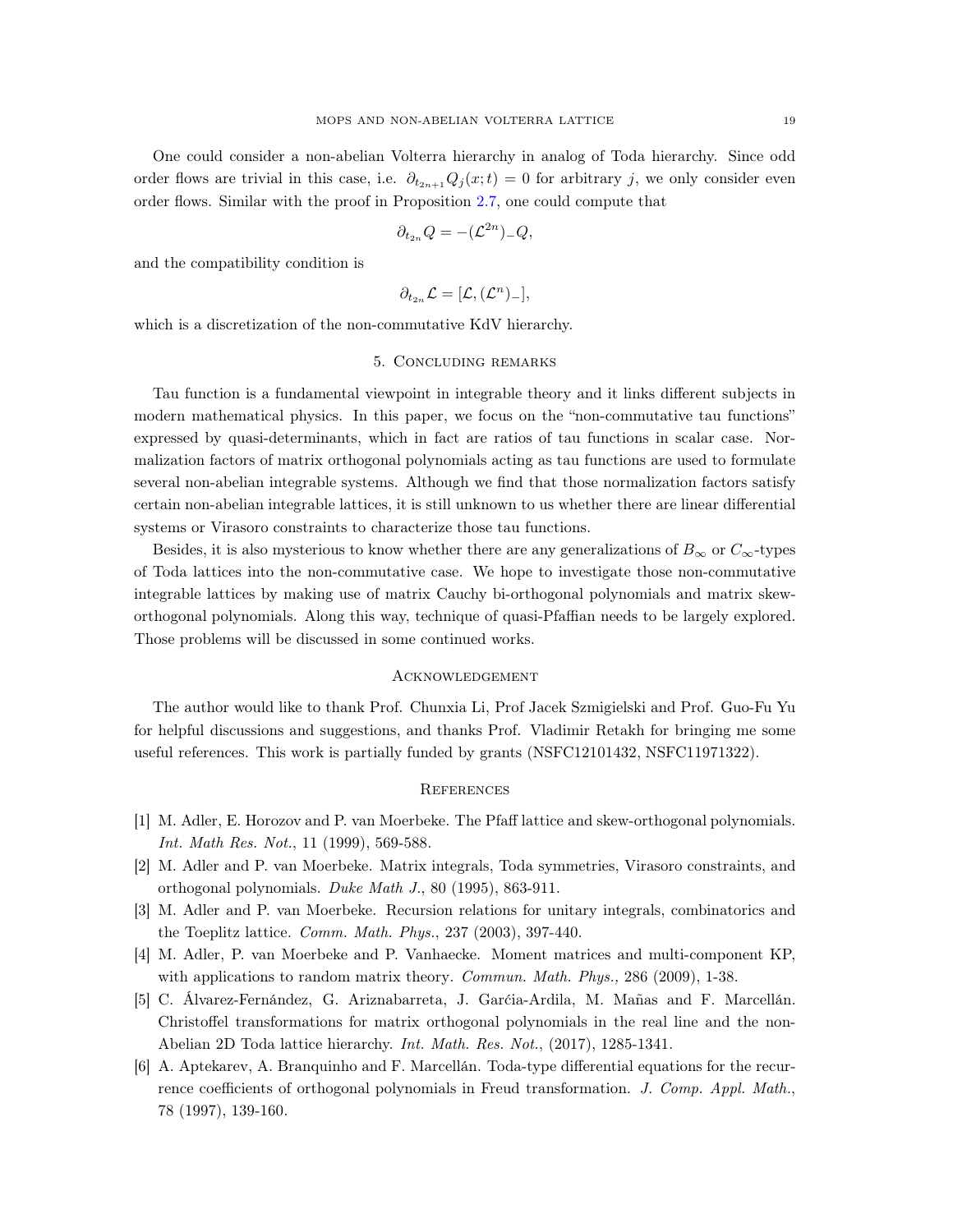- <span id="page-19-4"></span>[7] G. Ariznabarreta and M. Mañas. Multivariate orthogonal polynomials and integrable systems. Adv. Math., 302 (2014), 628-739.
- <span id="page-19-5"></span>[8] M. Bertola. Abelianization of matrix orthogonal polynomials. arXiv: 2107.12998.
- <span id="page-19-15"></span>[9] C. Brezinski. Padé-type approximation and general orthogonal polynomials. International Series of Numerical Mathematics, 50. Birkkhäuser Verlag, Basel-Boston, Mass., 1980.
- <span id="page-19-16"></span>[10] C. Brezinski. A direct proof of the Christoffel-Darboux identity and its equivalence to the recurrence relationship. J. Comp. Appl. Math., 32 (1990), 17-25.
- <span id="page-19-7"></span>[11] A. Branquinho, A. Foulquié-Moreno and J. Garciá-Ardila. Matrix Toda and Volterra lattices. Appl. Math. Comp., 365 (2020), 124722.
- <span id="page-19-8"></span>[12] M. Cafasso and D. Manuel. Non-commutative Painlevé equations and Hermite-type matrix orthogonal polynomials. Commun. Math. Phys., 326 (2014), 559-583.
- <span id="page-19-3"></span>[13] X. Chang, Y. He, X. Hu and S. Li. Partial-skew-orthogonal polynomials and related integrable lattice with Pfaffian tau-functions. Commun. Math. Phys., 364 (2018), 1069-1119.
- <span id="page-19-19"></span>[14] X. Chang, X. Hu and S. Li. Moment modification, multipeakons, and nonisospectral generalizations. J. Diff. Equa., 265 (2018), 3858-3887.
- <span id="page-19-18"></span>[15] M. Chu. Linear algebra algorithms as dynamical systems. Acta Numerica, 17 (2008), 1-86.
- <span id="page-19-20"></span>[16] P. Clarkson, K. Jordaan and A. Kelil. A generalized Freud weight. Stud. Appl. Math., 136 (2016), 288-320.
- [17] N. O'Connell. Geometric RSK and the Toda lattice. Illinious J. Math., 57 (2013), 883-918.
- <span id="page-19-12"></span>[18] N. O'Connell. Interacting diffusions on positive definite matrices. Prob. Theo. Rel. Fiel., 180 (2021), 679-726.
- <span id="page-19-13"></span>[19] D. Damanik, A. Pushnitski and B. Simon. The analytic theory of matrix orthogonal polynomials. arXiv: 0711.2703.
- <span id="page-19-0"></span>[20] P. Deift. Orthogonal Polynomials and Random Matrices: A Riemann-Hilbert Approach. Courant Lecture Notes 3, American Mathematical Society, 2000.
- <span id="page-19-11"></span>[21] P. Di Francesco and R. Kedem. Non-commutative integrability, paths and quasi-determinants. Adv. Math., 10 (2011), 97-152.
- <span id="page-19-21"></span>[22] A. Dimakis and F. Muller-Hoissen. non-commutative Korteweg-de-Vries equation. Phys. Lett. A, 278 (2000), 139.
- <span id="page-19-6"></span>[23] M. Duits and A. Kuijlaars. The two periodic Aztec diamond and matrix valued orthogonal polynomials. to appear in JEMS, arXiv: 1712.05636.
- <span id="page-19-10"></span>[24] P. Etingof, I. Gelfand and V. Retakh. Nonabelian Integrable Systems, Quasideterminants, and Marchenko Lemma, Math. Research Lett., 5 (1998), 1-12.
- <span id="page-19-1"></span>[25] P. Forrester. Log-gases and random matrices. London Mathematical Society Monographs Series 34. Princeton University Press, Princeton, NJ, 2010.
- <span id="page-19-17"></span>[26] J. García-Ardila, L. Garza and F. Marcellán. A canonical Geronimus transformation for matrix orthogonal polynomials. Lin. and Mult. Alg., 66 (2018), 357-381.
- <span id="page-19-9"></span>[27] I. Gelfand, S. Gelfand, V. Retakh and R. Wilson. quasi-determinants. Adv. Math., 193 (2005), 56-141.
- <span id="page-19-14"></span>[28] I. Gelfand, D. Krob, A. Lascoux, B. Leclerc, V. Retakh and J. Thibon. Noncommutative symmetric functions. Adv. Math., 112 (1995), 218-348.
- <span id="page-19-2"></span>[29] A. Gerasimov, A. Marshakov, A. Mironov, A. Morozov and A. Orlov. Matrix models of two-dimensional gravity and Toda theory. Nucl. Phys. B, 357 (1991), 565-618.